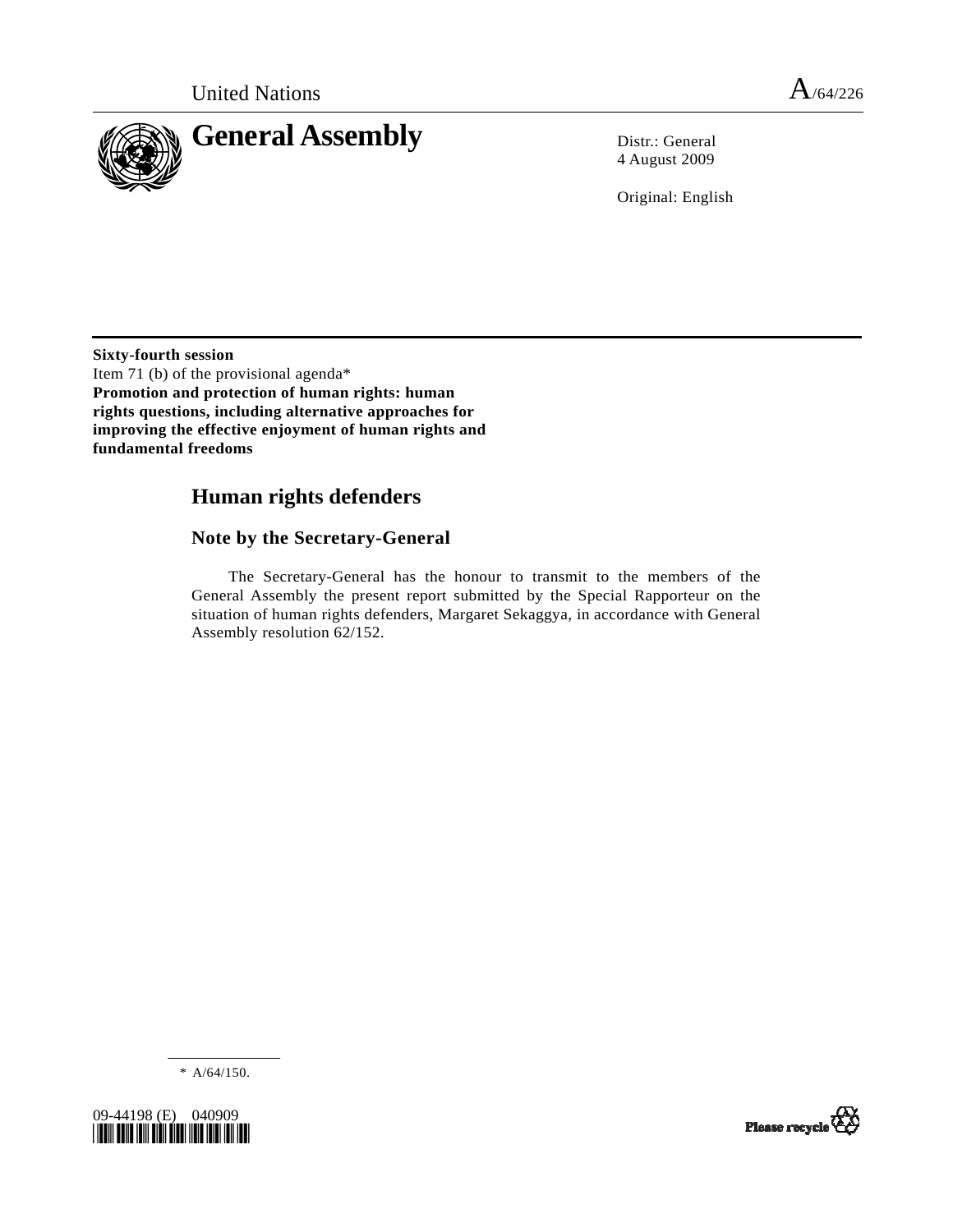# **Report of the Special Rapporteur on the situation of human rights defenders**

### *Summary*

 The present report focuses on the right to freedom of association, the content of the right and its implementation in practice. The report builds upon and deepens interrelated issues addressed in previous reports, including the report of the former Special Representative of the Secretary-General on human rights defenders (A/59/401) to the General Assembly at its fifty-ninth session.

 The introductory part of the report sets out the reasons for revisiting the subject of the right to freedom of association after five years of the submission of the previous report.

 In the first part of the report the Special Rapporteur provides an analysis of the legal framework for the protection of the right to freedom of association at the international and regional levels. She describes the scope and content of the right and analyses what constitutes permissible restrictions.

 The second part of the report depicts the case law and work of the monitoring mechanisms. The Special Rapporteur illustrates cases presented to both international and regional mechanisms and shows how the different systems complement and reinforce each other. Decisions of the Human Rights Committee, the African Commission of Human Rights, the Inter-American Court of Human Rights and the European Court of Human Rights help demonstrate the scope and content of the right to freedom of association.

 In the third part of the report the Special Rapporteur shows the main trends in the implementation of the right to freedom of association, including the difficulties in the formation and registration of human rights associations and criminal sanctions for unregistered activities; the denial of registration and deregistration; and burdensome and lengthy registration procedures. She also gives examples of restriction on the registration of international NGOs, of government supervision and monitoring and of administrative and judicial harassment. Finally, the report provides examples on the restrictions on the access to funding.

 The report concludes with examples of good practices and recommendations addressing the concerns and gaps identified.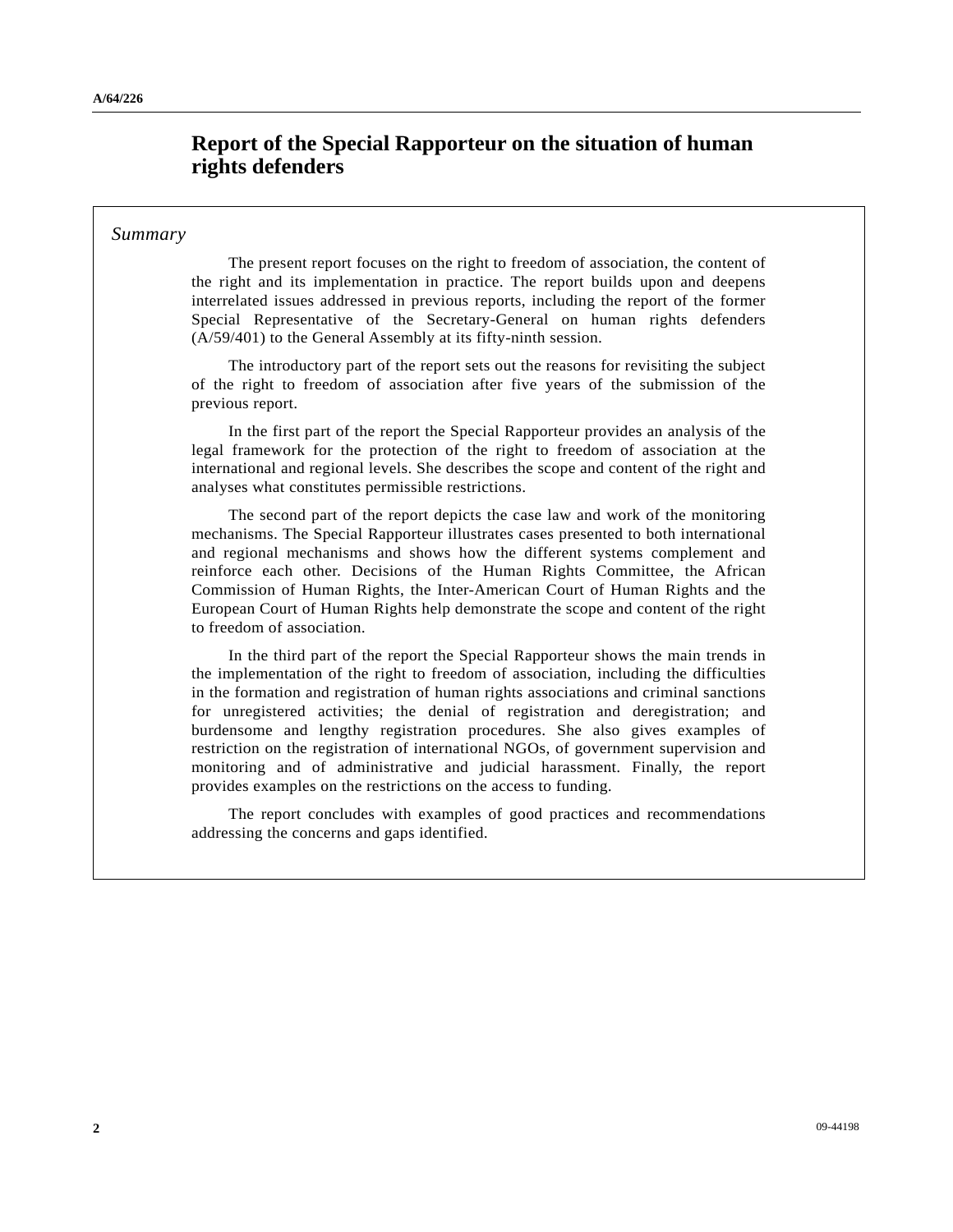# Contents

|             |                                                                                             |                                                                                           | Page           |
|-------------|---------------------------------------------------------------------------------------------|-------------------------------------------------------------------------------------------|----------------|
| Ι.          |                                                                                             |                                                                                           | $\overline{4}$ |
| П.          |                                                                                             |                                                                                           |                |
|             | А.                                                                                          |                                                                                           | 6              |
|             | <b>B.</b>                                                                                   | Permissible restrictions on the right to freedom of association                           | 8              |
| III.<br>IV. | Jurisprudence and positions of the Human Rights Committee and regional human rights         |                                                                                           | 9              |
|             | А.                                                                                          | Right to freedom of association in the work of the Human Rights Committee                 | 9              |
|             | <b>B.</b>                                                                                   |                                                                                           | 10             |
|             | C.                                                                                          | Jurisprudence of the Inter-American Court of Human Rights                                 | 11             |
|             | D.                                                                                          |                                                                                           | 13             |
|             | Human rights defenders and the right to freedom of association: interventions and positions |                                                                                           | 14             |
|             | А.                                                                                          |                                                                                           | 14             |
|             | <b>B.</b>                                                                                   | Difficulties in the formation and registration of human rights associations, and criminal | 15             |
|             | C.                                                                                          |                                                                                           | 18             |
|             | D.                                                                                          | Restriction on activities: government supervision and monitoring                          | 18             |
|             | Ε.                                                                                          | Administrative and judicial harassment: grounds and procedures for dissolution            | 19             |
|             | F.                                                                                          |                                                                                           | 20             |
| V.          |                                                                                             |                                                                                           | 22             |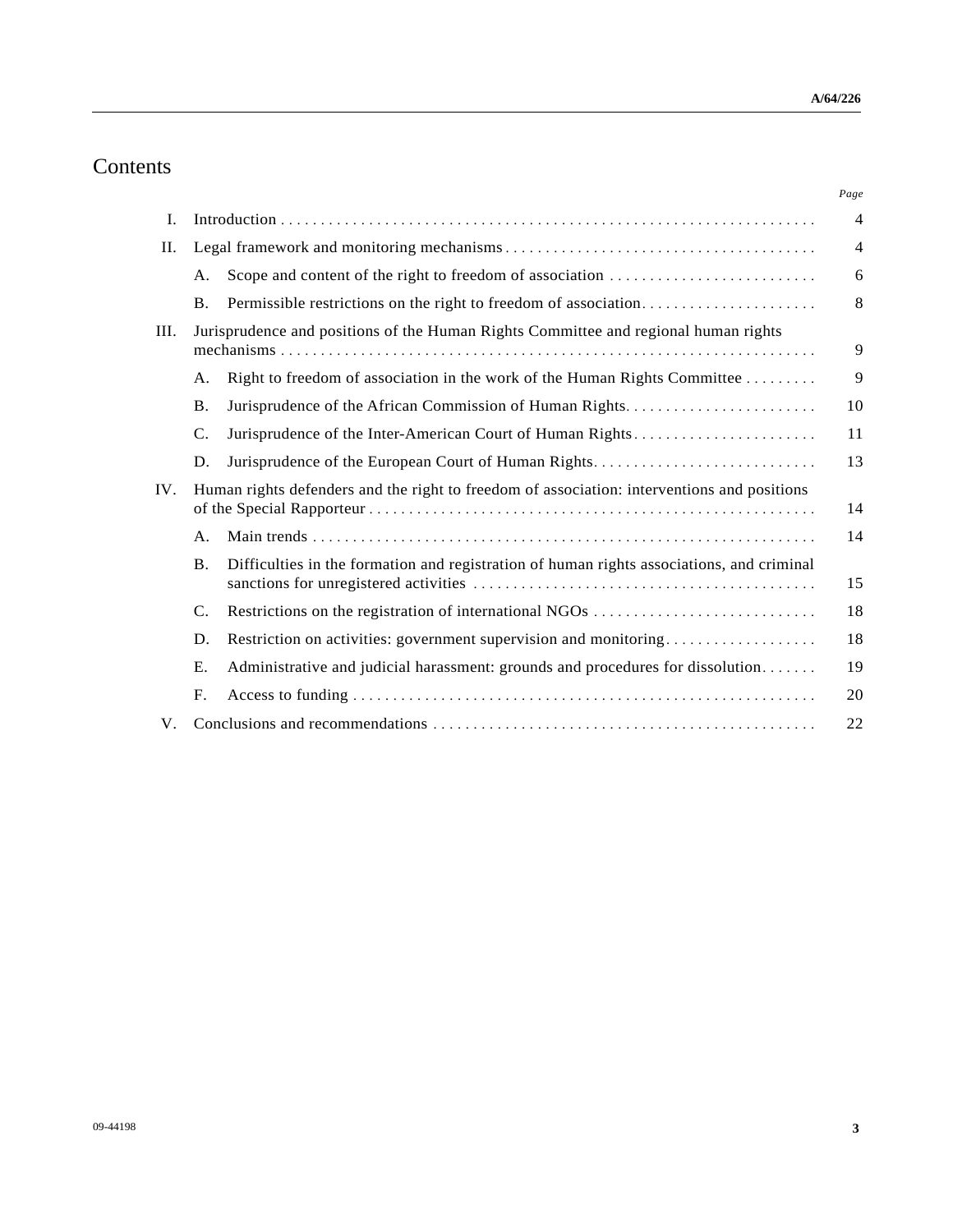## **I. Introduction**

1. The present report is the second one submitted to the General Assembly by the Special Rapporteur on the situation of human rights defenders and the ninth submitted in fulfilment of the mandate on the situation of human rights defenders since its establishment in 2000. The report is submitted pursuant to General Assembly resolution 62/152.

2. The mandate on the situation of human rights defenders was reviewed by the Human Rights Council at its seventh session, in March 2008, when the new Special Rapporteur was appointed. She took up her functions on 1 May 2008.

3. The present report is an update of the report submitted in 2004 to the General Assembly by Hina Jilani, former Special Representative of the Secretary-General on the situation of human rights defenders.<sup>[1](#page-3-0)</sup> In that report the Special Representative provided a detailed overview of difficulties in the creation and registration of human rights associations; of State scrutiny of the management and activities of NGOs; of administrative and judicial harassment and grounds and procedures for dissolution; and of restrictions on funding.

4. The Special Rapporteur is of the opinion that developments of the past five years, since the submission of the report of the former Special Representative, have witnessed major changes both in terms of legislation on NGO activities and States' practice regarding the right to freedom of association, and that therefore a follow-up is warranted.

5. The Special Rapporteur also wishes to provide an analysis of the relevant legal framework, both at the international and regional levels, of the right to freedom of association. In this respect, the report contains an overview of the jurisprudence of international and regional mechanisms in applying the relevant framework and setting out the content of the right to freedom of association.

6. The Special Rapporteur wishes to express her serious concern regarding developments in national legislations concerning the functioning of non-governmental organizations. In the past five years, since the publication of the previous report on the subject, there has been a growing trend in the adoption of restrictive laws governing the functioning of NGOs, aimed at the disruption, and in some cases the complete elimination of their work.

# **II. Legal framework and monitoring mechanisms**

7. The right to freedom of association is recognized in several international and regional instruments of binding and non-binding nature. The protection of the right to freedom of association is fundamental to any democratic society, as there is a direct relationship between democracy, pluralism and the freedom of association.[2](#page-3-1) 

8. Although the right to freedom of association was first codified at the international level in the International Covenant on Civil and Political Rights,<sup>3</sup> this

<span id="page-3-2"></span><span id="page-3-1"></span><span id="page-3-0"></span>**\_\_\_\_\_\_\_\_\_\_\_\_\_\_\_\_\_\_**  1 A/59/401.

<sup>2</sup> The European Court of Human Rights has reaffirmed this relationship on numerous occasions; see for example *Gorzelik and others v. Poland*, No. 44158/98, para. 88. 3 See General Assembly resolution 2200 A (XXI), annex.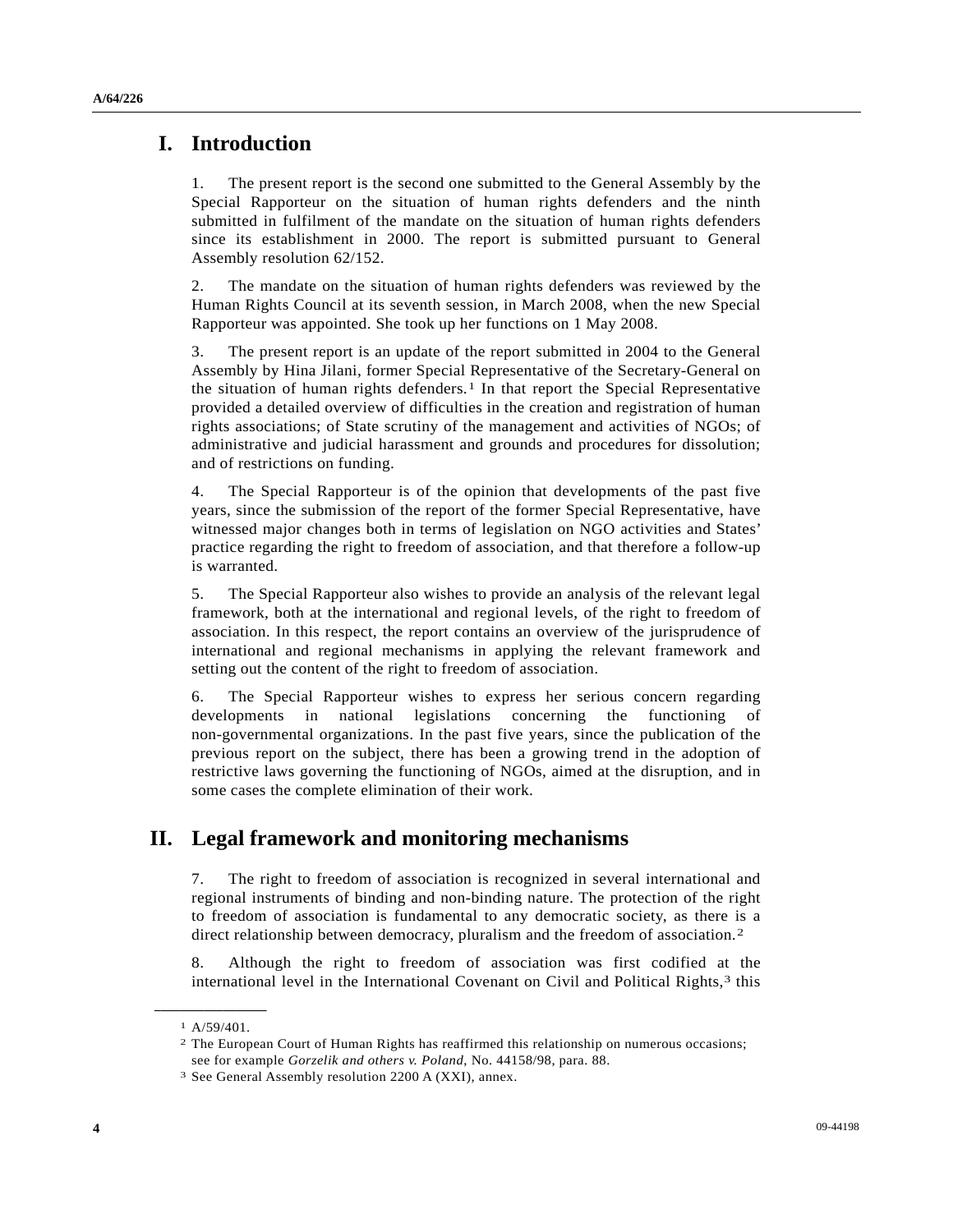codification largely builds on previous achievements in this field, especially by the Universal Declaration of Human Rights[4](#page-4-0) and various International Labour Organization Conventions adopted on the subject.

9. Article 20 of the Universal Declaration of Human Rights declared that everyone has the right to peaceful assembly and association; and that no one may be compelled to belong to an association.

10. It is evident from the formulation of the Declaration that freedom of association and freedom of assembly are closely related. The proposal to treat them jointly in the International Covenant on Civil and Political Rights as well was however defeated.<sup>[5](#page-4-1)</sup> The two rights are nevertheless closely related, which is further evidenced by their formulation and practical application.

11. Article 22 of the International Covenant on Civil and Political Rights states:

 "1. Everyone shall have the right to freedom of association with others, including the right to form and join trade unions for the protection of his interests.

 "2. No restrictions may be placed on the exercise of this right other than those which are prescribed by law and which are necessary in a democratic society in the interests of national security or public safety, public order (ordre public), the protection of public health or morals or the protection of the rights and freedoms of others. This article shall not prevent the imposition of lawful restrictions on members of the armed forces and of the police in their exercise of this right.

 "3. Nothing in this article shall authorize States Parties to the International Labour Organisation Convention of 1948 concerning Freedom of Association and Protection of the Right to Organize to take legislative measures which would prejudice, or to apply the law in such a manner as to prejudice, the guarantees provided for in that Convention."

12. Freedom of association lies in the overlapping zone between civil and political rights.<sup>5</sup> As a civil right it grants protection against arbitrary interference by the State or private agents, when, for whatever reason and whatever purpose, an individual wishes to associate with others, or has already done so. As a political right it is indispensable for the existence and functioning of democracy, since political interests can be effectively championed only in community with others.

13. Article 22 also guarantees a traditional economic right: the freedom of trade unions. Although the right to form and join trade unions is regulated in article 8 of the International Covenant on Economic, Social and Cultural Rights, it was additionally guaranteed in article 22 in order to emphasize that it is not only an economic, but also a civil, right.[6](#page-4-2)

14. Convention No. 87 on freedom of association and the right to organize of the International Labour Organization (ILO) states in its Article 2 that:

<span id="page-4-1"></span><span id="page-4-0"></span><sup>4</sup> See General Assembly resolution 217 A (III).

<sup>5</sup> Manfred Nowak, *UN Covenant on Civil and Political Rights, CCPR Commentary*, p. 496, 2nd revised edition (N.P. Engel, 2005), p. 496.

<span id="page-4-2"></span><sup>6</sup> Ibid., p. 497.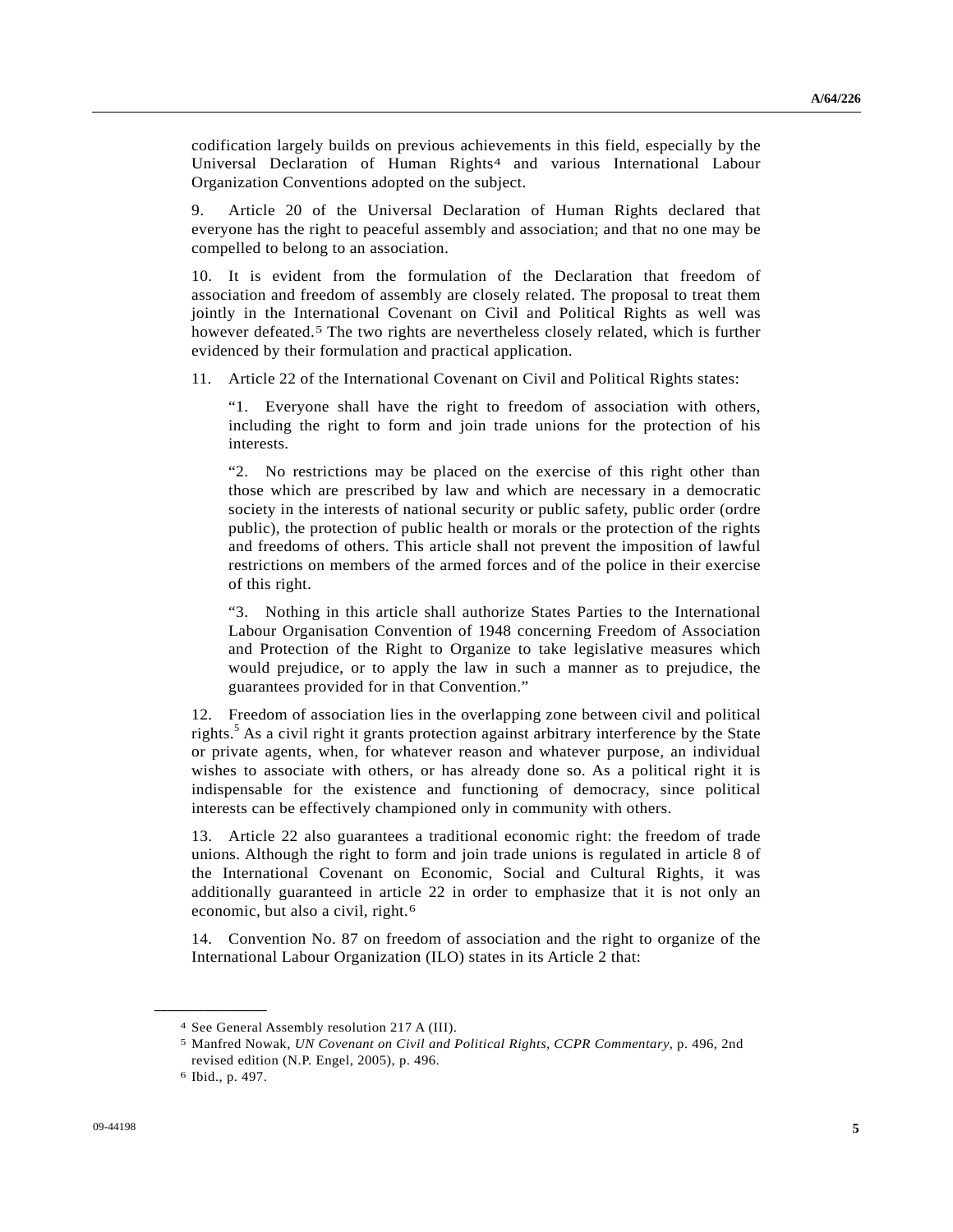"Workers and employers, without distinction whatsoever, shall have the right to establish and, subject only to the rules of the organization concerned, to join organizations of their own choosing without previous authorization."

15. The right to freedom of association, in the context of the work of human rights defenders, is also contained in article 5 of the Declaration on human rights defenders:[7](#page-5-0)

 "For the purpose of promoting and protecting human rights and fundamental freedoms, everyone has the right, individually and in association with others, at the national and international levels:

[...]

 (b) to form, join and participate in non-governmental organizations, associations or groups."

16. Similar formulations can be found in instruments adopted at the regional level. Article 11, paragraph 1, of the European Convention on Human Rights; article 10, paragraph 1, of the African Charter on Human and Peoples' Rights; article 16 of the American Convention on Human Rights; and article 28 of the Arab Charter on Human Rights all guarantee the right to freedom of association with others.

17. The European Convention on Human Rights covers freedom of assembly and association together, similar to the Universal Declaration of Human Rights. It states, in article 11, paragraph 1, that:

 "1. Everyone has the right to freedom of peaceful assembly and to freedom of association with others, including the right to form and to join trade unions for the protection of his interests.

 "2. No restrictions shall be placed on the exercise of these rights other than such as are prescribed by law and are necessary in a democratic society in the interests of national security or public safety, for the prevention of disorder or crime, for the protection of health or morals or for the protection of the rights and freedoms of others. This article shall not prevent the imposition of lawful restrictions on the exercise of these rights by members of the armed forces, of the police or of the administration of the State."

18. The African Charter on Human and Peoples' Rights, in article 10, paragraph 1, provides that "every individual shall have the right to free association provided that he abides by the law". Although in other instruments the purpose of the association is not specified, the American Convention on Human Rights, in article 16, includes a non-exhaustive list of possible purposes associations may pursue, such as ideological, religious, political, economic, labour, social, cultural, sports or others.

### <span id="page-5-0"></span> **A. Scope and content of the right to freedom of association**

19. Freedom of association is generally defined as the right to associate with others to pursue a common interest.[8](#page-5-1) The former European Commission of Human

<sup>7</sup> The Declaration on the Right and Responsibility of Individuals, Groups and Organs of Society to Promote and Protect Universally Recognized Human Rights and Fundamental Freedoms (resolution 53/144, annex).

<span id="page-5-1"></span><sup>8</sup> S. Joseph, J. Schultz, M. Castan, *The International Covenant on Civil and Political Rights: cases, materials and commentary* (Oxford University Press, 2000).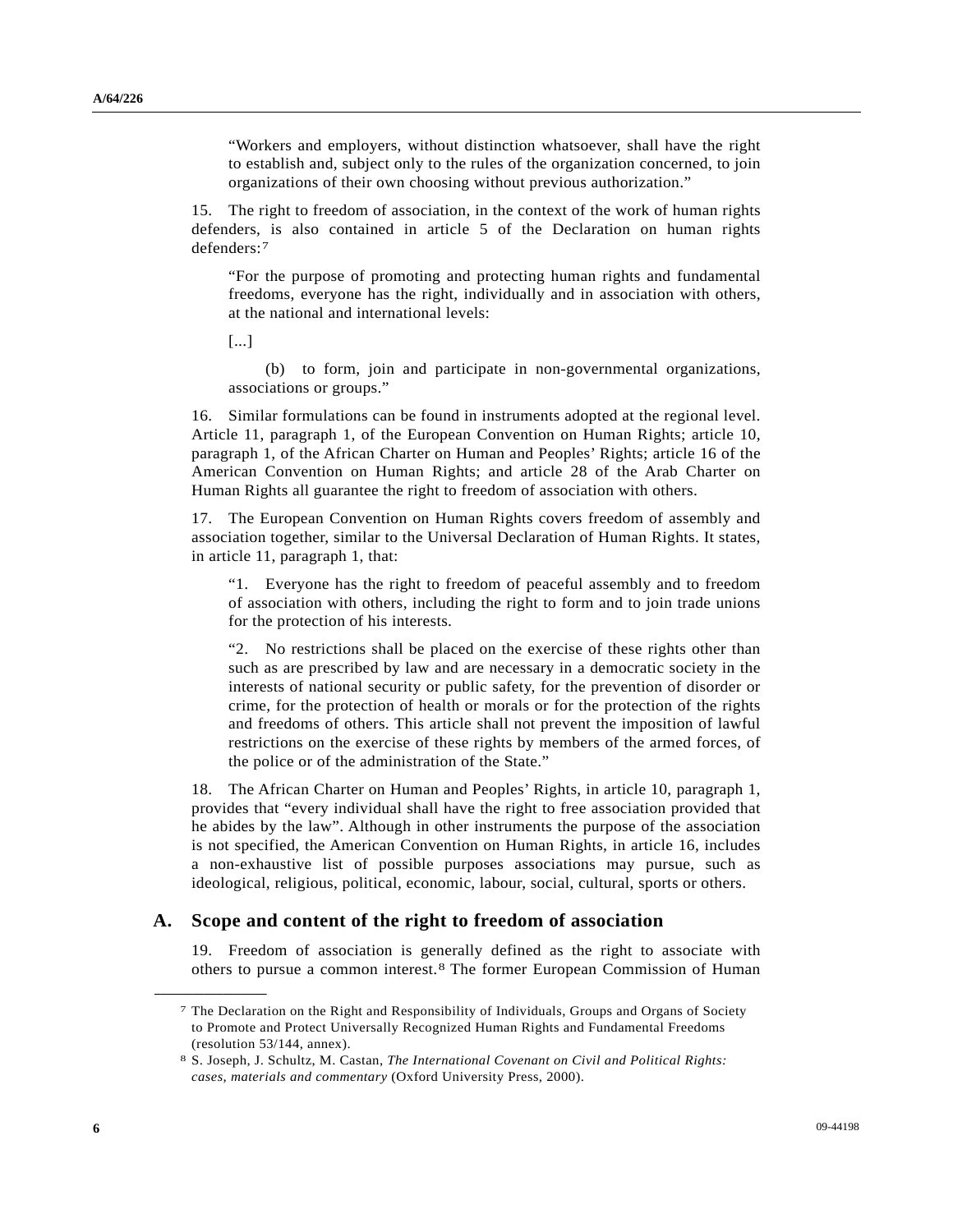Rights defined freedom of association as follows: "Freedom of association is a general capacity for the citizens to join without undue interference by the State in associations in order to attain various ends".[9](#page-6-0) The European Court of Human Rights made it clear in its case law that article 11 does not seek to protect a mere gathering of people desirous of "sharing each others company"; it follows that, in order for it to be an association, some kind of institutional structure is required, even if it is only an informal one.[10](#page-6-1)

20. Article 22 of the International Covenant on Civil and Political Rights does not expressly list the possible purposes an association may pursue. It is assumed that the protective scope of this article is broad. Religious societies, political parties, commercial undertakings and trade unions are as protected by article 22 as are cultural or human rights organizations, soccer clubs or associations of stamp collectors.[11](#page-6-2)

21. In order to fall under the scope of article 22, associations do not need to assume a legal personality, de facto associations are equally protected. However, as mentioned above, some kind of institutional structure is required, even with de facto organizations.

22. Freedom of association under the provisions of article 22 of the International Covenant on Civil and Political Rights means a right of the individual to found an association with like-minded persons or to join an already existing one. At the same time, it also covers the collective right of an existing association to perform activities in pursuit of the common interests of its members. States parties cannot therefore prohibit or otherwise interfere with the founding of associations or their activities.[12](#page-6-3) This was further stressed by the European Court of Human Rights when it proclaimed that "the right guaranteed by article 11 would be largely theoretical and illusory if it were limited to the founding of an association, since the national authorities could immediately disband the association […]. It follows that the protection afforded by article [1](#page-6-4)1 lasts for an association's entire life  $[\dots]$ ".<sup>13</sup>

23. Besides its individual and collective dimensions, freedom of association also has a positive and a negative aspect: the right to associate, and the freedom not to associate with others. Article 22 emphasizes the right to freedom of association, which means that the formation of and membership in an association must be voluntary. Compulsory membership in an association, the so-called closed-shop agreements, contravene the notion of freedom of association. This also implies the freedom to choose the organizations to which one wishes to belong. When a country has only one organization for promoting human rights but an individual is not in agreement with its methods and objectives, his or her freedom of association is not exhausted simply because he or she is not forced to join this organization. On the contrary, article 22, paragraph 1, also guarantees the right to found a second human

<span id="page-6-0"></span><sup>9 &</sup>quot;Freedom of association, Thematic monitoring report presented by the Secretary General and decisions on follow-up action taken by the Committee of Ministers". CM Monitor 2005, volume I final revised, 11 October 2005, para. 1.b.4

<span id="page-6-1"></span><sup>10</sup> Ibid., para. 1.a.5.

<span id="page-6-2"></span><sup>11</sup> Manfred Nowak, *UN Covenant on Civil and Political Rights, CCPR Commentary*, p. 497, 2nd revised edition (N. P. Engel 2005).

<span id="page-6-3"></span><sup>12</sup> Ibid., p. 498.

<span id="page-6-4"></span><sup>13</sup> *United Communist Party of Turkey and Others v. Turkey*, No. 19392/92, para. 33, European Court of Human Rights 1998-I.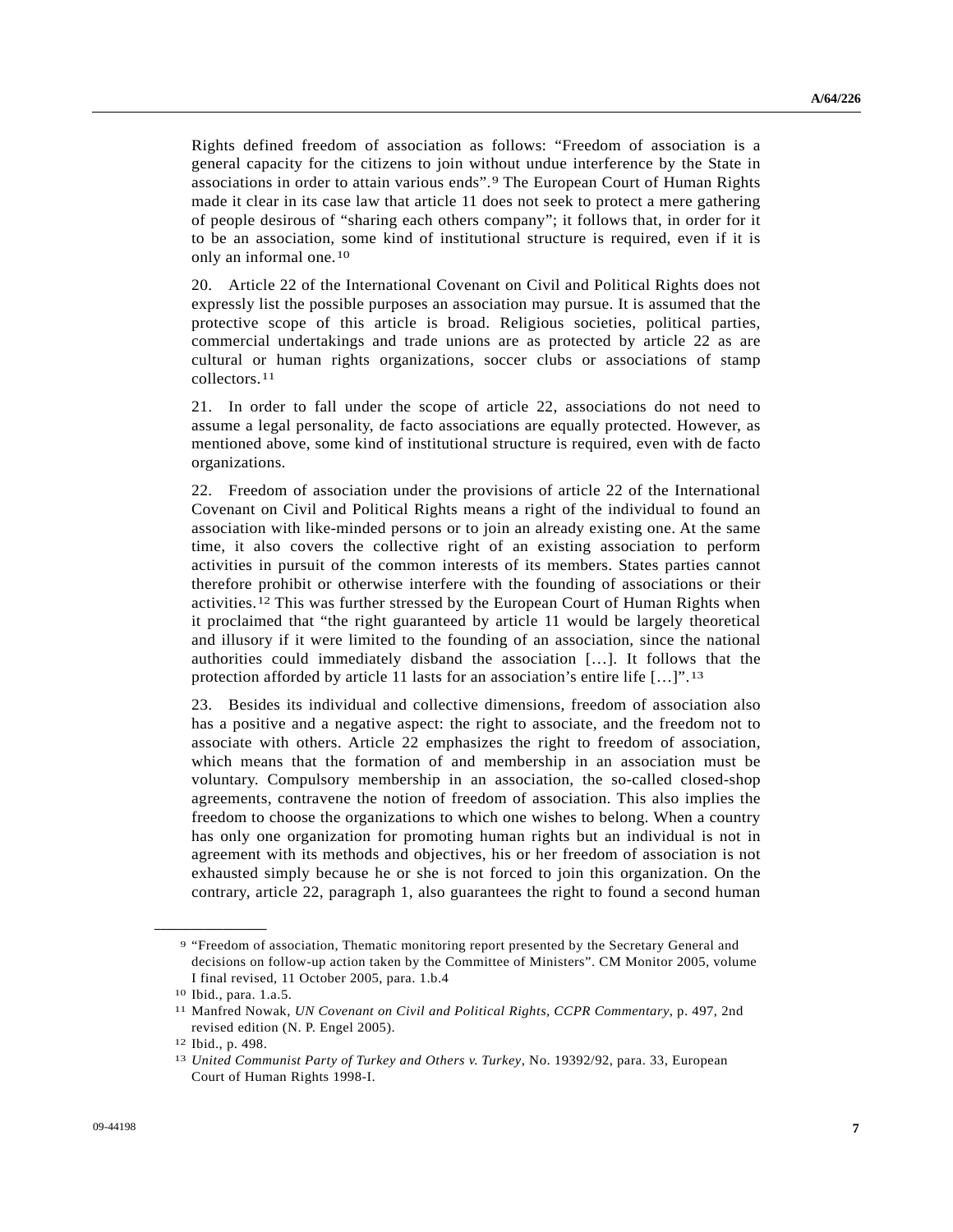rights organization with other like-minded persons.[1](#page-7-0)4 Therefore, a situation where the authorities do not allow the establishment of a new organization on the basis that one already exists in the same area is not fully compliant with this right and should be justified upon one of the grounds provided in article 22, paragraph 2, of the International Covenant on Civil and Political Rights.[1](#page-7-1)5

24. Article 5 of the Declaration on human rights defenders states:

 "For the purpose of promoting and protecting human rights and fundamental freedoms, everyone has the right, individually and in association with others, at the national and international levels:

 $[...]$ 

 (b) to form, join and participate in non-governmental organizations, associations or groups."

25. By referring to the right of everyone to participate in non-governmental organizations, the Declaration further reinforces the implicit collective dimension of associations to perform activities in pursuit of the common interests of its members, free from undue interference from the State.

#### **B. Permissible restrictions on the right to freedom of association**

26. The right to freedom of association is not absolute; it is subject to limitations similar to other such clauses in the Covenant and regional human rights instruments. Article 22, paragraph 2, specifically details the requirements for such limitations to be admissible. For any restriction on the right to freedom of association to be valid, it must cumulatively meet the following conditions: (a) it must be provided by law; (b) it may only be imposed for one of the purposes set out in paragraph 2; and (c) it must be necessary in a democratic society for achieving one of these purposes. Such limitations may be imposed in the interest of national security or public safety, public order (ordre public), the protection of public health or morals or the protection of the rights and freedoms of others.

#### **Prescribed by law**

<span id="page-7-1"></span><span id="page-7-0"></span>**\_\_\_\_\_\_\_\_\_\_\_\_\_\_\_\_\_\_** 

27. Any restriction on the right to freedom of association is only permissible when all these conditions are met. The term "prescribed by law" makes it clear that restrictions on the right to freedom of assembly are only valid if it had been introduced by law (through an act of Parliament or an equivalent unwritten norm of common law), and are not permissible if introduced through government decrees or other similar administrative orders. It would seem reasonable to presume that an interference is only "prescribed by law" if it derives from any duly promulgated law, regulation, decree, order, or decision of an adjudicative body. By contrast, acts by governmental officials that are *ultra vires* would seem not to be "prescribed by law", at least if they are invalid as a result.[16](#page-7-2)

<sup>14</sup> Manfred Nowak, *UN Covenant on Civil and Political Rights*, *CCPR Commentary*, p. 500, 2nd revised edition (N. P. Engel 2005).

<sup>15</sup> Right to freedom of association — Human rights defenders briefing paper series, April 2009, International Service for Human Rights, part I.1.

<span id="page-7-2"></span><sup>16</sup> Leon E. Irish, Karla W. Simon, "Freedom of Association: Recent developments regarding the 'Neglected Right'", *International Journal of Non-Profit Law*, vol. 3, Issue 2, December 2000.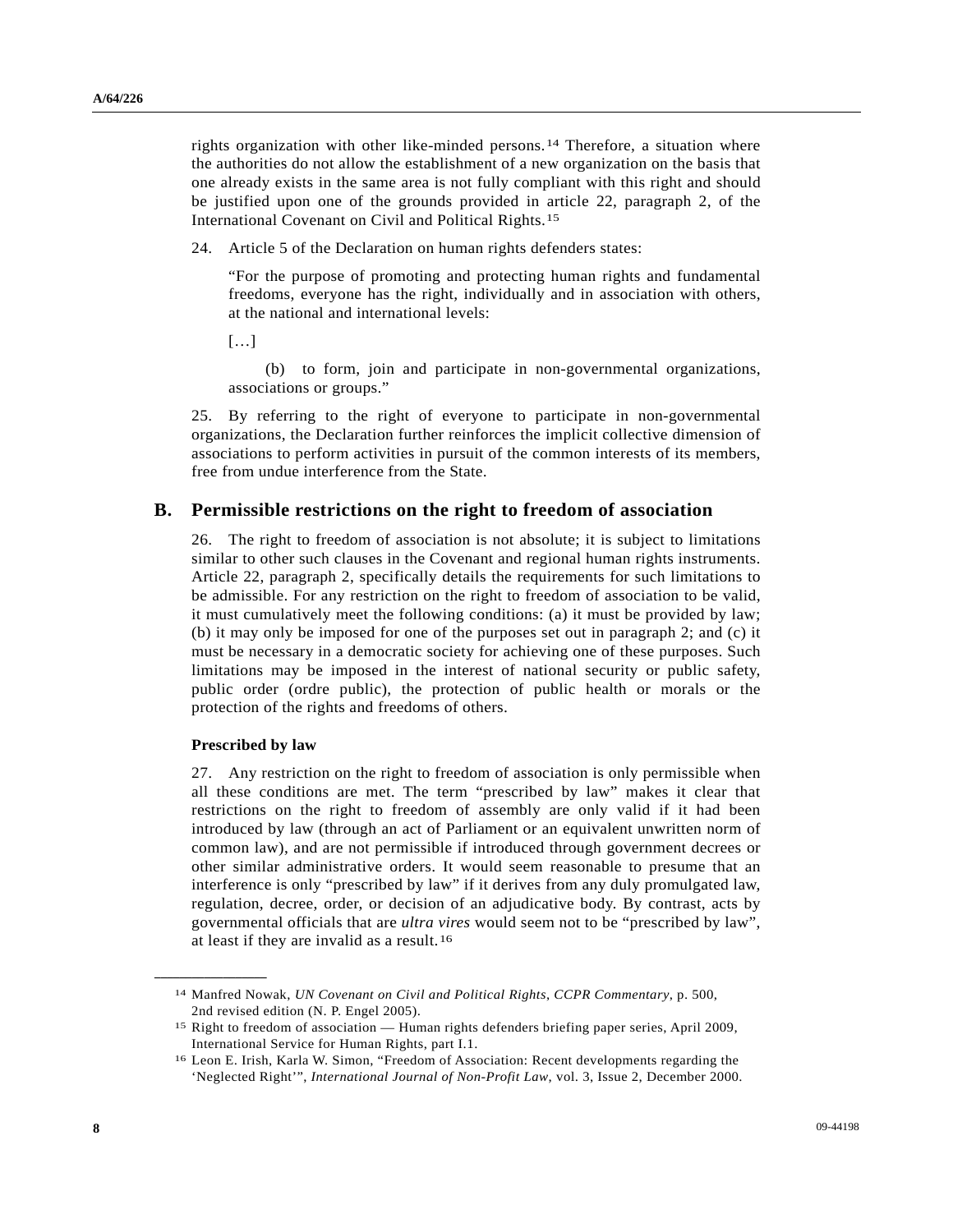#### **Necessary in a democratic society**

28. Furthermore, restrictions must be "necessary in a democratic society", which indicates that "the existence and functioning of a plurality of associations, including those which peacefully promote ideas not favourably received by the government or the majority of the population, is one of the foundations of a democratic society. Therefore, the existence of any reasonable and objective justification for limiting the freedom of association is not sufficient. The State Party must further demonstrate that the prohibition of the association and the criminal prosecution of individuals for membership in such organizations are in fact necessary to avert a real, and not only hypothetical danger to the national security or democratic order and that less intrusive measures would be insufficient to achieve this purpose".[1](#page-8-0)7

29. Ideas that "offend, shock, or disturb" are protected under the right of freedom of expression. Thus, associations that take controversial positions or criticize the Government in ways that "offend, shock or disturb" are fully protected under the Convention. In short, associations in effect enjoy fully the freedom of expression. This is a crucial part of what is required for a "democratic society" to exist. The principle of proportionality further requires a careful balancing of the intensity of a measure with the specific reason for interference.<sup>[1](#page-8-1)8</sup>

#### **Legitimate purposes for interference**

30. The only grounds upon which an interference with the freedom of association that is prescribed by law can be justified is if the interference in question is in pursuance of "legitimate aims", which require that it be: in the interests of national security or public safety; public order (ordre public); the protection of public health or morals, or the protection of rights and freedoms of others.[1](#page-8-2)9

# **III. Jurisprudence and positions of the Human Rights Committee and regional human rights mechanisms**

## **A. Right to freedom of association in the work of the Human Rights Committee**

31. The Committee has not yet issued a general comment on freedom of association, and has dealt with only a relatively few such cases in its jurisprudence. Even those decisions relate mostly to cases other than non-governmental organizations or associations. One of the cases<sup>[20](#page-8-3)</sup> dealt with the right to strike and whether an existing Canadian law prohibiting provincial employees the right to strike violated their right to freedom of association. Another case before the

<span id="page-8-1"></span><span id="page-8-0"></span><sup>17</sup> Case No. 1119/2002, *Lee vs The Republic of Korea*, 824 HRC 2005 Report, vol. II, annex V, sect. U, paras 7.2.-7.3.

<sup>18</sup> Manfred Nowak, *UN Covenant on Civil and Political Rights, CCPR Commentary*, p. 505, 2nd revised edition (N. P. Engel 2005).

<span id="page-8-3"></span><span id="page-8-2"></span><sup>19</sup> See International Covenant on Civil and Political Rights, art. 22, para. 2. 20 Case no. 118/1982, *J. B. et al v. Canada*, HRC 1986 Report, annex IX, sect. B, para. 6.4.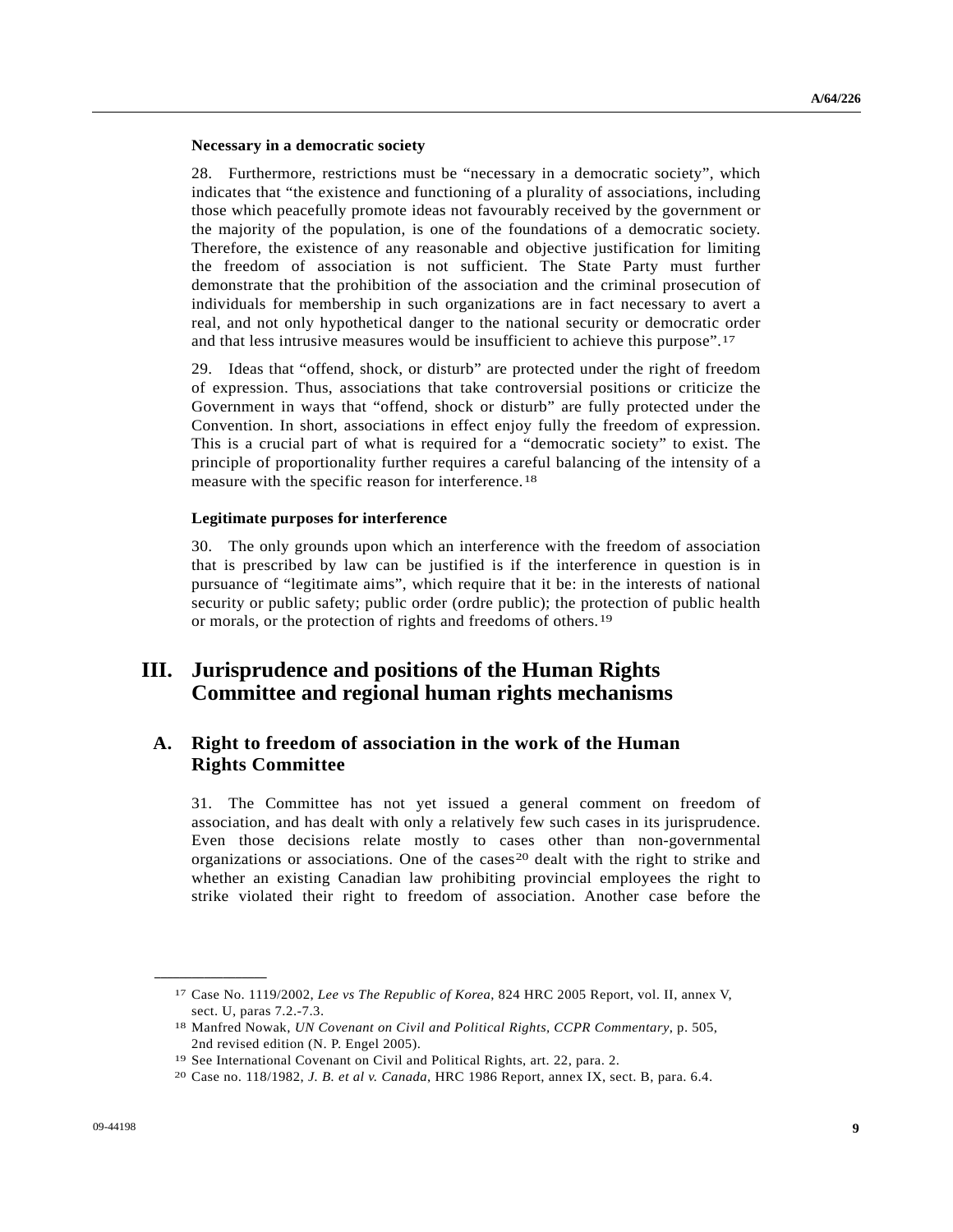Committee related to the imposition of annual membership fees on a hotel by a regional chamber of commerce.[2](#page-9-0)1

32. In a more relevant case the author claimed that his conviction for membership in the Korean Federation of Student Councils constituted an unreasonable restriction of his freedom of association.[22](#page-9-1) The conclusions of the Committee contained very valuable insights into the requirement of "necessary in a democratic society" cited earlier, and regarding the existence and functioning of a plurality of associations in a democratic society.

### **B. Jurisprudence of the African Commission of Human Rights**

33. The Commission has devoted considerable attention to freedom of association, which has played a crucial role in the ongoing democratization process in Africa and which is frequently still under threat from many State parties.<sup>[23](#page-9-2)</sup> The Commission also devoted one of its resolutions<sup>[24](#page-9-3)</sup> to freedom of association, considering that "the competent authorities should not override constitutional provisions or undermine fundamental rights guaranteed by the constitution and international standards $^{24}$  and that "[i]n regulating the use of this right, the competent authorities should not enact provisions which would limit the exercise of this freedom".24

34. In a communication lodged against a decree of the Government of Nigeria, the Commission found that freedom of association had been violated. In the decree in question the Government of Nigeria provided the Nigerian Bar Association with a new governing body (Body of Benchers) and laid down that 97 of the 128 members constituting this body would be appointed by the Government.

35. The Commission observed:

<span id="page-9-1"></span><span id="page-9-0"></span>**\_\_\_\_\_\_\_\_\_\_\_\_\_\_\_\_\_\_** 

 "Freedom of association is enunciated as an individual right and it is first and foremost a duty for the State to abstain from intervening with the free formation of associations. There must always be a general capacity for citizens to join, without State interference, in associations in order to attain various ends. In regulating the use of this right, the competent authorities should not enact provisions which would limit the exercise of this freedom. The competent authorities should not override constitutional provisions or undermine fundamental rights guaranteed by the constitution and international human rights standards."[25](#page-9-4)

<sup>21</sup> Case No. 1002/2001, *Wallman v. Austria*, Human Rights Committee 2004 Report, vol. II, sect. W, paras. 9.3-9.5.

<sup>22</sup> Case no. 1119/2002, *Lee v. The Republic of Korea*, HRC 2005 Report, vol. II, annex V, sect. U, paras. 7.2-2.3.

<span id="page-9-2"></span><sup>23</sup> Fatsah Ouguergouz, *The African Charter on Human and Peoples' Rights: a comprehensive agenda for human dignity and sustainable democracy in Africa* (Martinus Nijhoff Publishers 2003).

<span id="page-9-3"></span><sup>24</sup> African Commission on Human and Peoples' Rights, resolution 5 (XI) 92: Resolution on the right to freedom of association (1992).

<span id="page-9-4"></span><sup>25</sup> Communication 101/93, *Civil Liberties Organization in respect of the Nigerian Bar Association v. Nigeria*, 8th Annual Activity Report of the Commission, para. 17 (retrieved from http://www1.umn.edu/humanrts/africa/comcases/101-93.html).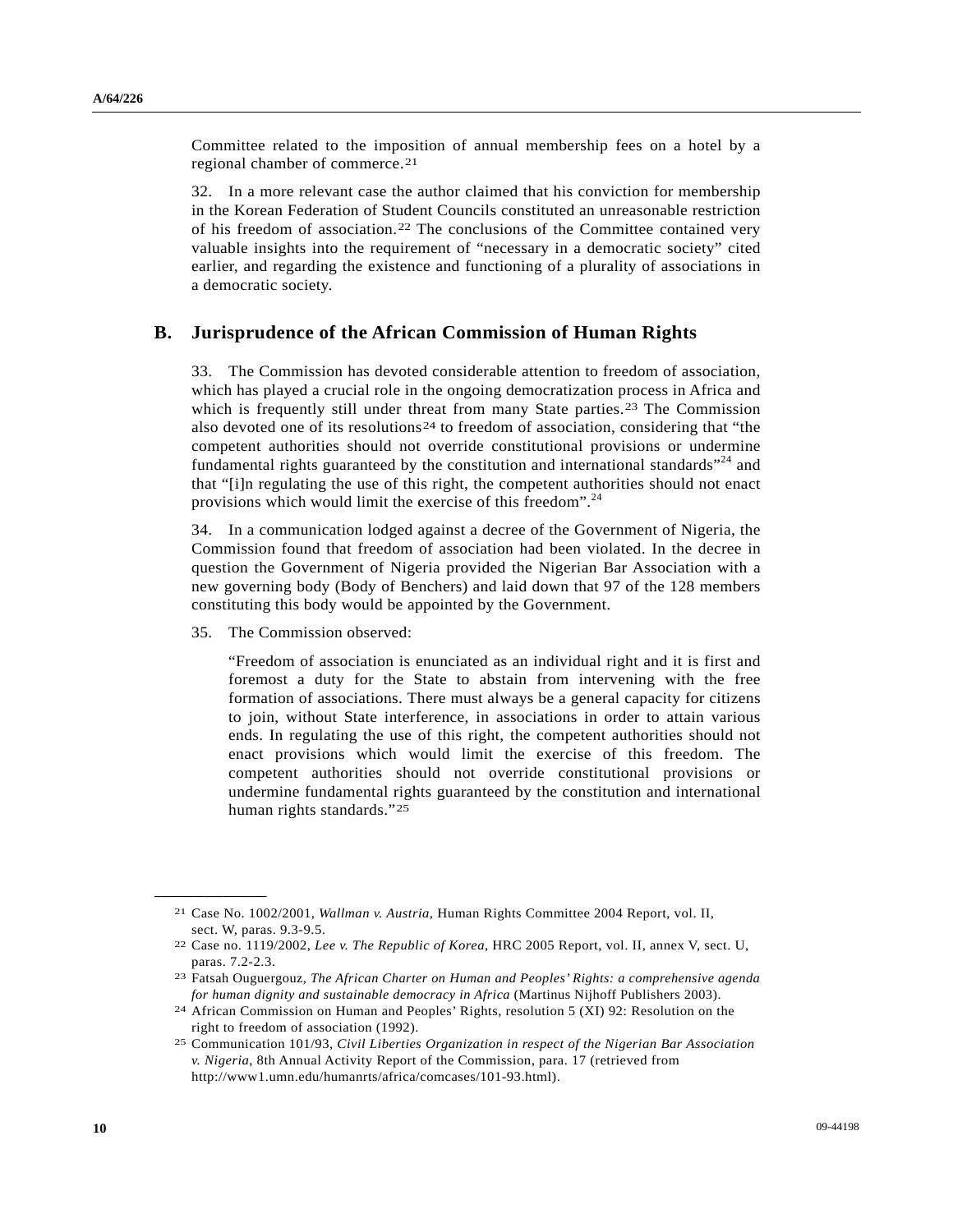36. It also considered that since the Body of Benchers was dominated by representatives of the Government, and had wide discretionary powers, it interfered with the right to free association of the Nigerian Bar Association.

37. Since its communication in the *Civil Liberties Organization in respect of the Nigerian Bar Association v. Nigeria* case, the Commission has not developed its interpretation of article 10 further. It has concluded that the article had been violated in relation to two other communications, lodged against Nigeria<sup>[2](#page-10-1)6</sup> and Zambia.<sup>27</sup> In the Nigeria case the Commission found that the clear prejudice demonstrated by the Government against the organization Movement for the Survival of the Ogoni People (MOSOP) amounted to a violation of article 10, paragraph 1, of the African Charter on Human and Peoples' Rights.[28](#page-10-2)

38. The Special Rapporteur of the African Commission on Human and Peoples' Rights on human rights defenders in Africa, Reine Alapini-Gansou, confirmed in her latest report that

"[f]reedom of association is unfortunately still not a reality and remains, in most of the countries, a real problem germane to its translation into law and to its actual execution. Such is the case in Togo, in Angola, in Tunisia, and in several other countries on our continent."[2](#page-10-3)9

### **C. Jurisprudence of the Inter-American Court of Human Rights**

39. The Inter-American Court of Human Rights dealt with the right to freedom of association mainly in cases related to trade union activities, which however have important implications related to the content of this right beyond trade unions. In the most recent case the Court dealt with the summary execution of a human rights defender and summarized the jurisprudence of the Court regarding article 16 of the American Convention on Human Rights.

40. In *Baena-Ricardo et al. v. Panama*, the Court held that "in labour union matters, freedom of association consists basically of the ability to constitute labour union organisations, and to set into motion their internal structure, activities and action programme, without any intervention by the public authorities that could limit or impair the exercise of the respective right".[30](#page-10-4) The Court further held that the massive dismissal of labour union leaders and workers because of the 5 December 1990, work stoppage, did not meet the requirement of being "necessary in a democratic society".

<span id="page-10-0"></span><sup>26</sup> Communications 137/94, 139/94, 154/96 and 161/97, *International Pen, Constitutional Rights Project, Interights on behalf of Ken Saro-Wiwa Jr. and Civil Liberties Organization v. Nigeria*, 12th Annual Activity Report of the Commission, 1998/1999, p. 72, para. 108.

<span id="page-10-1"></span><sup>27</sup> Communication 212/98, *Amnesty International v. Zambia*, 12th Annual Report of the Commission, 1998/1999, p. 81, para. 49.

<span id="page-10-2"></span><sup>28</sup> Communications 137/94, 139/94, 154/96 and 161/97, *International Pen, Constitutional Rights Project, Interights on behalf of Ken Saro-Wiwa Jr. and Civil Liberties Organization v. Nigeria*, 12th Annual Report of the Commission, 1998/1999, p. 72, para. 108.

<span id="page-10-3"></span><sup>29</sup> Intersession Report by Reine Alapini-Gansou, Special Rapporteur on the rights of human rights defenders in Africa, May 2008-November 2009.

<span id="page-10-4"></span><sup>30</sup> Case of *Baena-Ricardo et al. v. Panama*, Judgment of 2 February 2001, of the Inter-American Court of Human Rights, para. 156.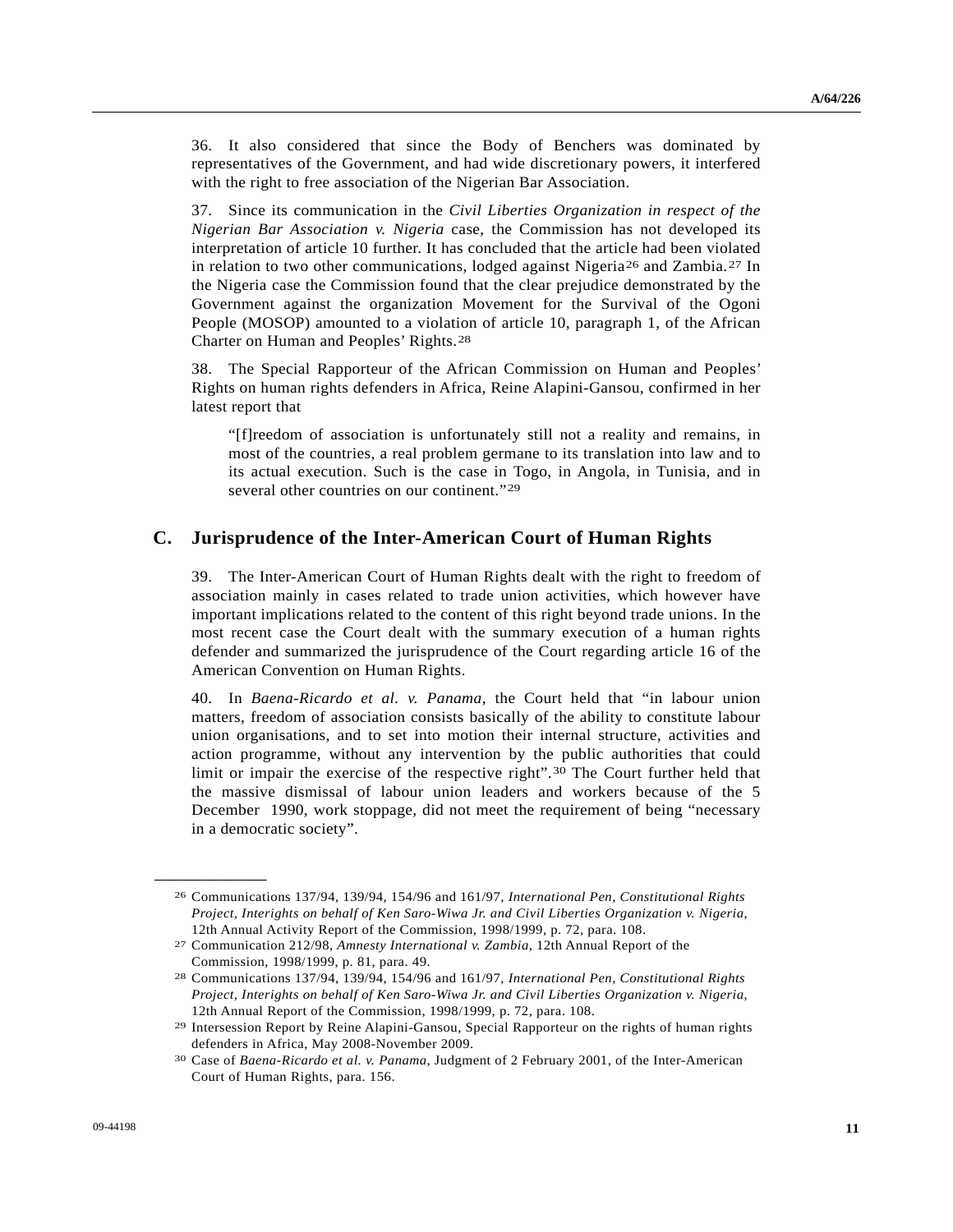41. In *Huilca-Tecse v. Peru*, the Court was of the opinion that "the execution of a trade union leader […] not only restricts the freedom of association of an individual, but also the right and freedom of a determined group to associate freely, without fear".[3](#page-11-0)1 The Court further elaborated on the two dimensions of the freedom of association. It held that "in its individual dimension, labour-related freedom of association is not exhausted by the theoretical recognition of the right to form trade unions, but also corresponds, inseparably, to the right to use any appropriate means to exercise this freedom. […] In its social dimension, freedom of association is a mechanism that allows the members of a labour collectivity or group to achieve certain objectives together and to obtain benefits for themselves".[3](#page-11-1)2 The Court also observed that "the State must ensure that people can freely exercise their freedom of association without fear of being subjected to some kind of violence, otherwise the ability of groups to organize themselves to protect their interests could be limited".<sup>[33](#page-11-2)</sup>

42. In *Cantoral-Huzamani and Garcia-Santa Cruz v. Peru*, the Court, among other issues, addressed the negative and positive obligations of the State arising from article 16. States not only have to refrain from limiting or obstructing the exercise of this right, but also have positive obligations, such as "to prevent attacks on it, to protect those who exercise it and to investigate violations".[3](#page-11-3)4

43. In *Kawas Fernández v. Honduras*, the Court summarized its jurisprudence regarding the right to freedom of association. It confirmed its previous views regarding the negative and positive obligations deriving from the right to freedom of association, including the obligation to prevent violations of the right to freedom of association, to protect those exercising this right and to investigate violations of this right. The Court also "established that States have a duty to provide the necessary means so that human rights defenders can freely carry out their activities; to protect them when they are the subject of threats so to avoid attacks on their lives or integrity; to abstain from putting obstacles in their way that might make their work more difficult, and to seriously and efficiently investigate any violations committed against them, thus combating impunity".[3](#page-11-4)5 The Court further stressed that article 16 covers the right of every individual to form and freely participate in organizations, associations and non-governmental groups with the purpose of observing, denouncing/reporting, and promoting human rights. Given the importance of the role that human rights defenders play in democratic societies, the free and full exercise of this right places a duty on States to create legal and real conditions in which they can freely carry out their activities.

<span id="page-11-1"></span><span id="page-11-0"></span><sup>31</sup> Case of *Huilca-Tecse v. Peru*, Judgment of 3 March 2005, of the Inter-American Court of Human Rights, para. 69.

<sup>32</sup> Ibid., paras. 70-71.

<span id="page-11-2"></span><sup>33</sup> Ibid., para. 77.

<span id="page-11-3"></span><sup>34</sup> Case of *Cantoral-Huamani and Garcia-Santa Cruz v. Peru*, Preliminary objection, merits, reparation and costs, 10 July 2007, order of the Inter-American Court of Human Rights, para. 144.

<span id="page-11-4"></span><sup>35</sup> Case of *Kawas Fernández v. Honduras*, Judgment of 3 April 2009, of the Inter-American Court of Human Rights, para. 145 (original available only in Spanish).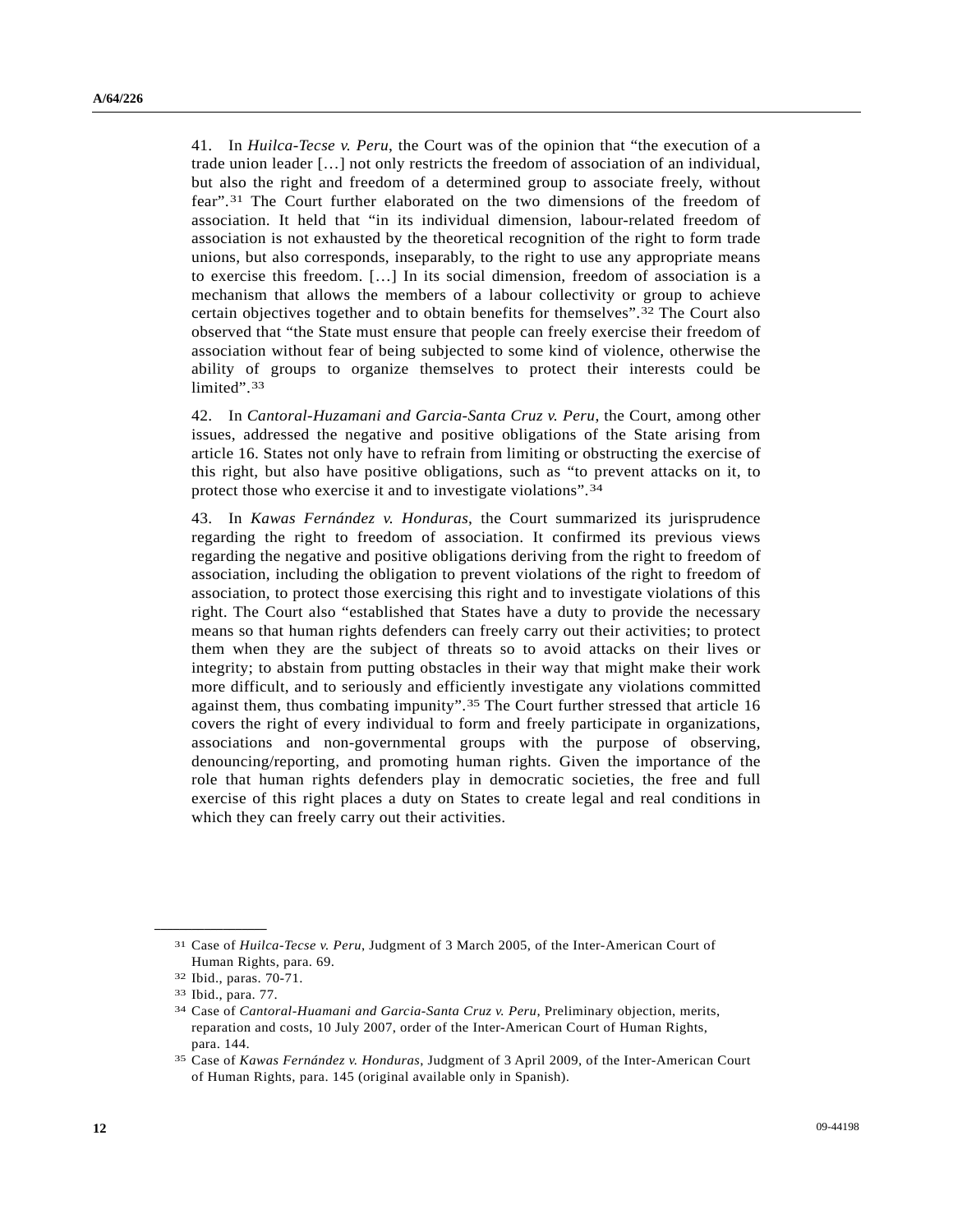## **D. Jurisprudence of the European Court of Human Rights**

44. The European Court of Human Rights has dealt with a number of cases relating to article 11 of the European Convention on Human Rights over the past years and has had a major influence on interpreting the right to freedom of association. Decisions of the Court have firmly established that there is a right under international law to form legally registered associations, and that, once formed, these organizations are entitled to broad legal protections.[36](#page-12-0) Although most of the cases dealt with relate to political parties or trade unions, they have relevance for civil society organizations regarding the interpretation of the content of the right to freedom of association.

45. In *United Communist Party of Turkey and Others v. Turkey*, the Court held that Turkey could not dissolve a political party that had not engaged in illegal activities because the national authorities regarded it as undermining the constitutional structures of the State. The Court emphasized: "[t]he right guaranteed by art 11 would be largely theoretical and illusory if it were limited to the founding of an association, since the national authorities could immediately disband the association without having to comply with the Convention. It follows that the protection provided by art 11 lasts for an association's entire life and that dissolution of an association by a country's authorities must accordingly satisfy the requirements of paragraph 2 of that provision".[37](#page-12-1)

46. In *Sidiropoulos and Others v. Greece*, the Court dealt with the right of individuals to register legally recognized associations. In holding that Greece could not refuse to register an association named the "Home of Macedonian Culture", the stated purposes of which were exclusively to preserve and develop the traditions of folk cultures of the Florina region, the Court found that "[t]he right to form and association is an inherent part of the right set forth in art 11, even if that article only makes express reference to the right to form trade unions. That citizens should be able to form a legal entity in order to act collectively in a field of mutual interest is one of the most important aspects of the right to freedom of association, without which that right would be deprived of any meaning".<sup>[3](#page-12-2)8</sup>

47. In *Freedom and Democracy Party (ÖZDEP) v. Turkey*, the Court affirmed the nexus between the freedom of association and the freedom of opinion and expression: "[t]he protection of opinions and the freedom to express them is one of the freedoms of assembly and association as enshrined in art 11. That applies all the more in relation to political parties in view of their essential role in ensuring pluralism and the proper functioning of democracy".[39](#page-12-3)

48. In the case of *Sigurdur A. Sigurjónsson v. Iceland*, the Court confirmed that art 11 of the Convention not only safeguards the positive right to form or to join an association, but also the right not to form or not to join an association. The Court held that "a large number of domestic systems contain safeguards which, in one way

<span id="page-12-0"></span><sup>36</sup> Leon E. Irish, Karla W. Simon, "Freedom of association: recent developments regarding the

<span id="page-12-1"></span><sup>&#</sup>x27;Neglected Right'", *International Journal of Non-Profit Law*, vol. 3, issue 2, December 2000, p. 2. 37 European Court of Human Rights, Reports of judgments and decisions, 1998-I, 30 January 1998, para. 33.

<span id="page-12-2"></span><sup>38</sup> European Court of Human Rights, Reports of judgments and decisions, 1998-IV, 10 July 1998, para. 40.

<span id="page-12-3"></span><sup>39</sup> European Court of Human Rights, 23885/94, 1999-VIII, para. 37.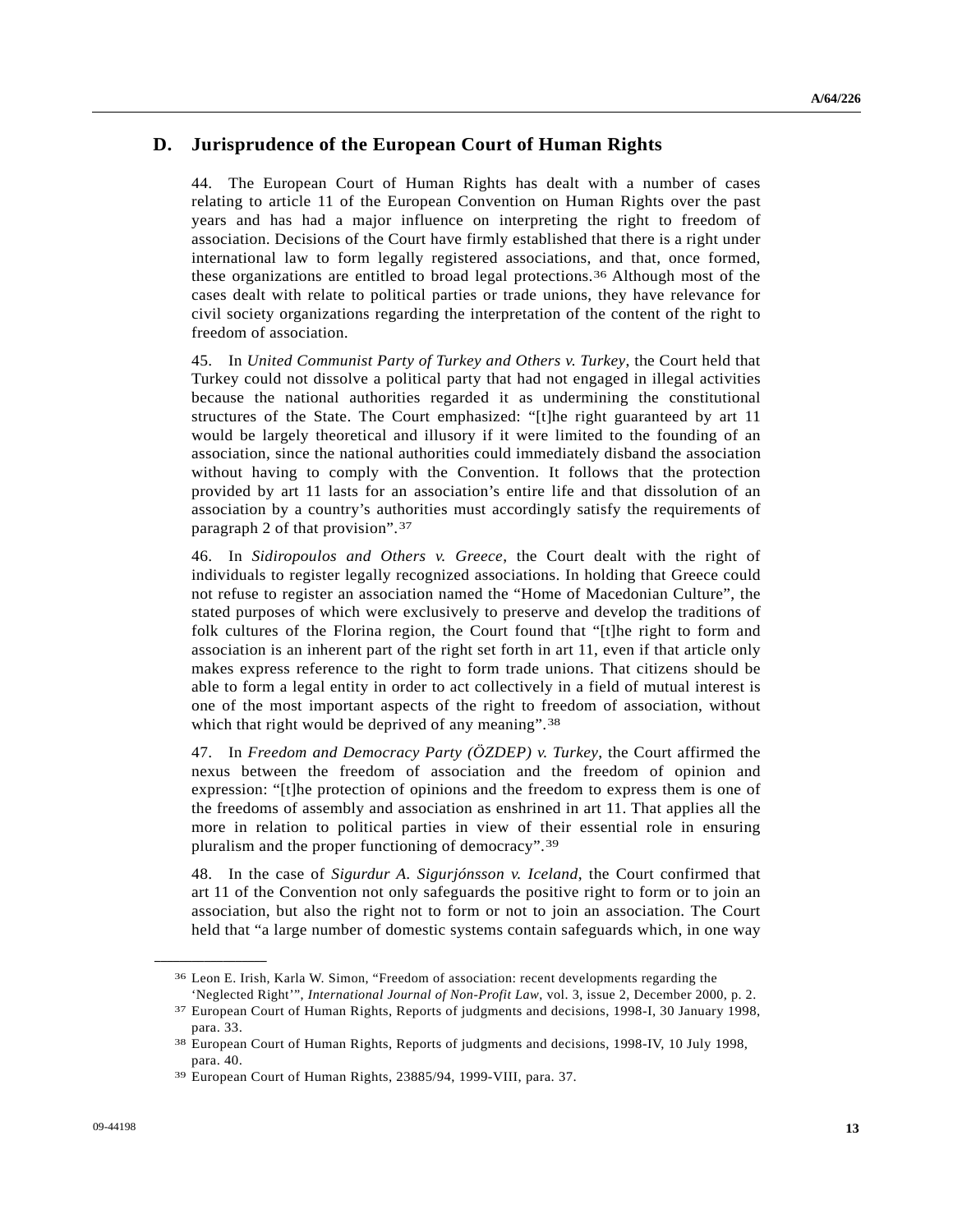or another, guarantee the negative aspect of the freedom of association, that is the freedom not to join or to withdraw from an association. A growing measure of common ground has emerged in this area also at the international level".[4](#page-13-0)0

49. In *Gorzelik and Others v. Poland*, the Court has underlined the importance, for the proper functioning of democracy, of associations formed for purposes other than political parties, "including those protecting cultural or spiritual heritage, pursuing various socio-economic aims, proclaiming or teaching religion, seeking an ethnic identity or asserting minority consciousness".[41](#page-13-1) The Court went on to recognize "that freedom of association is particularly important for persons belonging to minorities, including national and ethnic minorities".[42](#page-13-2)

## **IV. Human rights defenders and the right to freedom of association: interventions and positions of the Special Rapporteur**

### **A. Main trends**

50. The tendencies observed by the then Special Representative in her earlier report have not changed significantly over the past five years. The Special Rapporteur is concerned, however, that the ways and means applied in certain countries in order to restrict the activities of human rights organizations are now even more widely used in all regions of the world.

51. In the wake of the events of 11 September 2001, some Governments have introduced new and stricter counter-terrorism, security and anti-extremism laws. Such legislation often has a significant restrictive impact on the functioning of the civil society sector, especially on organizations monitoring human rights violations, and taking a critical stance of government actions and policies.

52. While article 22 of the International Covenant on Civil and Political Rights allows for the restriction of the right to freedom of association for the purposes of, among others, national security and safety, such restrictions must fulfil other conditions foreseen in article 22, paragraph 2, as described earlier. The Special Rapporteur notes that very often restrictions on freedom of association are proclaimed in government decrees and similar legislative acts, thus they do not conform to the requirement of being "prescribed by law". Furthermore, these laws increasingly contain rather vague and broadly defined provisions that easily lend themselves to misinterpretation or abuse. Security and anti-terrorism legislation should not be used to suppress activities aimed at the promotion and protection of human rights.

53. Some NGO framework laws adopted during the past five years introduced far-reaching restrictions on the ability of organizations to carry out their activities without interference. Registration authorities increasingly operate under significant government influence or control. NGO framework laws leave a broad margin of

<span id="page-13-1"></span><span id="page-13-0"></span>

<sup>40</sup> European Court of Human Rights, 27 October 1975, Series A, No. 19, para. 38. 41 European Court of Human Rights, *Gorzelik and Others v. Poland*, No. 44158/98, 17 February 2004, para. 92.

<span id="page-13-2"></span><sup>42</sup> Ibid., para. 93.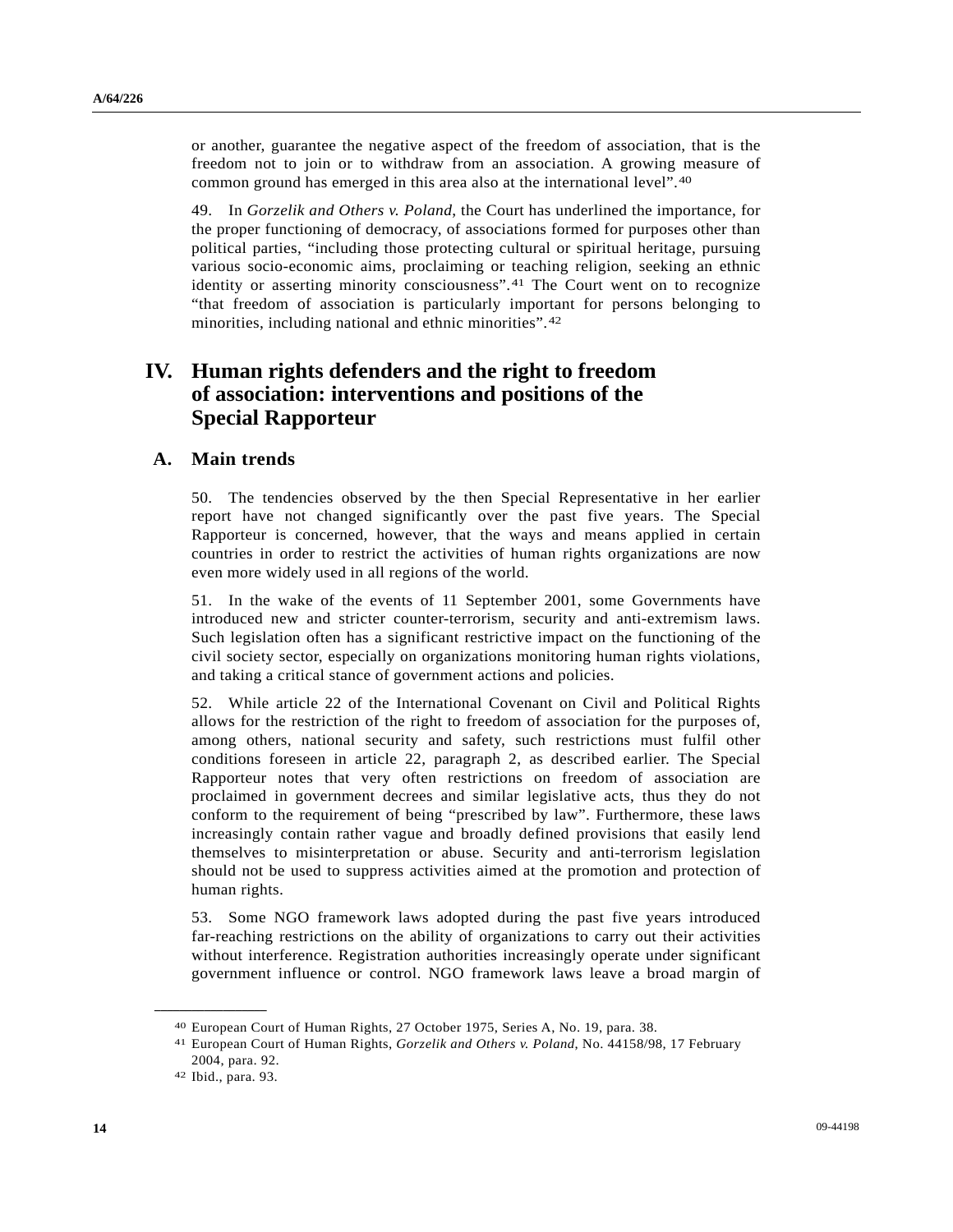discretion for the decisions of registration authorities often without providing adequate means to contest such decisions, and in many cases allowing for a complete lack of independent judicial oversight.

54. Instead of outright prohibiting NGO or human rights activity, Governments increasingly turn to more subtle means by trying to restrict civil society activities through the judiciary or public administration. Existing laws and regulations are often applied in a way by Governments and registration authorities that are highly detrimental to the independent functioning of a healthy civil society. Ambiguity of requirements, lack of transparency, burdensome and lengthy procedures all have the potential of restricting the right to freedom of association.

55. Some Governments openly interfere with the operation and functioning of civil society organizations, by directly appointing or removing members of the governing body of the organization or by prescribing that decisions taken by the board are valid only if a government representative participated at the relevant meeting.

56. The Special Rapporteur is concerned about the increasing use of slander laws and provisions by government officials to sanction critical statements and reports by human rights organizations. Numerous civil codes and anti-extremisms laws contain vague provisions such as "humiliating national pride" and "attacking the honour and dignity", which are often used to retaliate against critical human rights activities.

57. The Special Rapporteur wishes to underline that the promotion and protection of human rights is a legitimate purpose for an association to pursue, as recognized by article 1 of the Declaration on human rights defenders, which states that:

 "Everyone has the right, individually and in association with others, to promote and to strive for the protection and realization of human rights and fundamental freedoms at the national and international levels."

58. Difficulties in the formation and registration of human rights associations; criminal sanctions for unregistered activities; government interference, supervision and monitoring of NGO activities; and difficulties in accessing funding may restrict the right to freedom of association and therefore must reach the very high threshold under article 22, paragraph 2, of the International Covenant on Civil and Political Rights in order to be admissible, as discussed earlier.

## **B. Difficulties in the formation and registration of human rights associations, and criminal sanctions for unregistered activities**

59. There are essentially two types of regimes applied for civil society organizations wishing to obtain legal personality; the so-called "notification" and "registration" regimes. In the most liberal regulations, often referred to as a regime of "declaration" or "notification", NGOs are automatically granted legal personality upon receipt by the authorities of notification by the founders that an organization was created.<sup>[43](#page-14-0)</sup> Other countries require the formal registration of organizations in order to be able to carry out activities as a legal entity. Although the registration requirement does not necessarily, in itself, violate the right to freedom of association, the Special Rapporteur concurs with the views of the Special Representative that registration should not be compulsory and that NGOs should be

<span id="page-14-0"></span><sup>43</sup> See A/59/401, para. 51.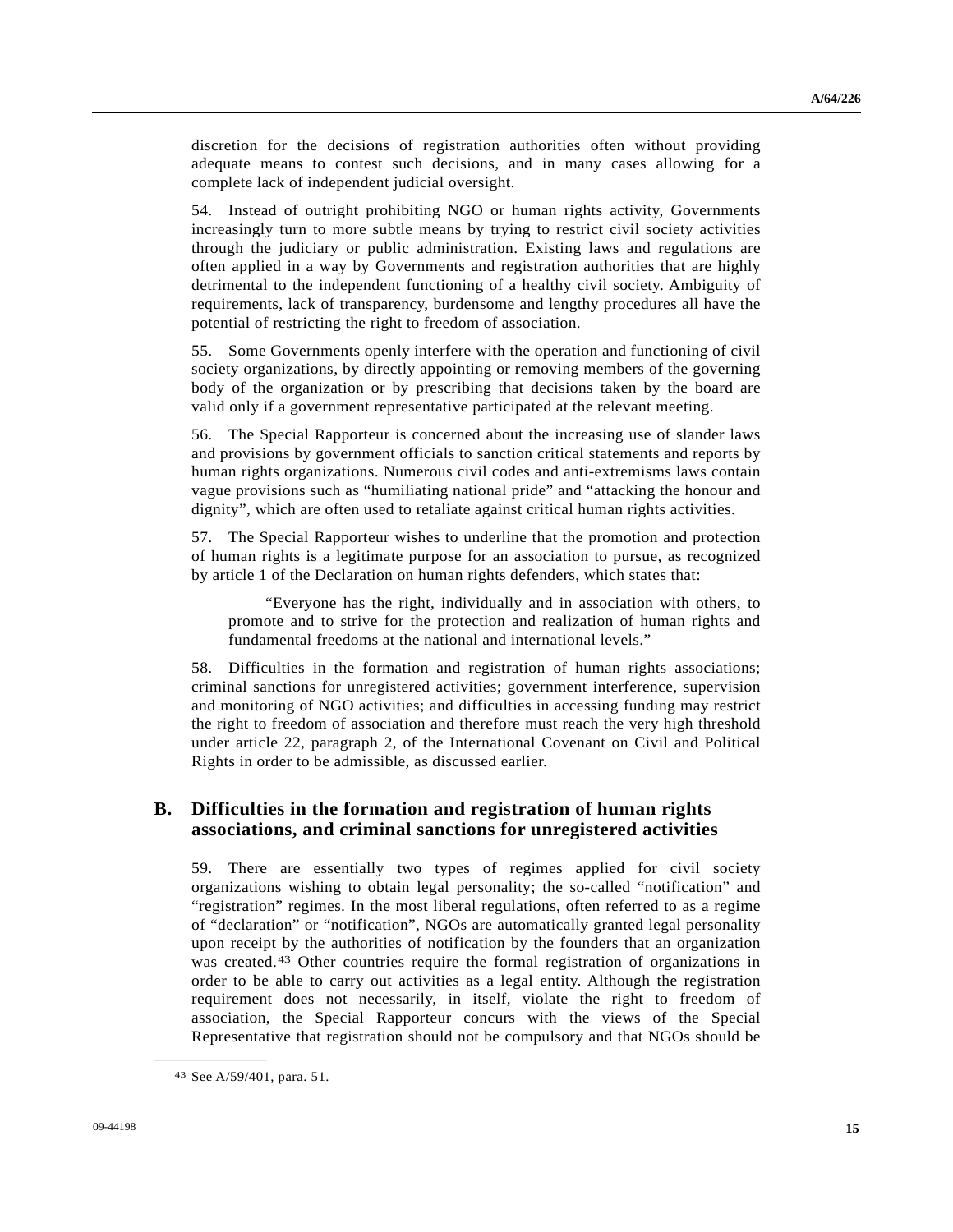allowed to exist and carry out collective activities without having to register if they so wish.[4](#page-15-0)4 On the other hand, NGOs have the right to register as legal entities and to be entitled to the relevant benefits.

#### **Criminal sanctions for unregistered activities**

60. In many instances, however, any activities by informal groups are allowed only in case they have registered formally as legal entities. Developments in legislation in many countries over the past five years have been increasingly aimed at stifling civil society groups, and NGO framework laws are more and more used by certain Governments to reinforce this effect. One of the most disturbing trends is the criminalization of activities carried out by unregistered groups. The insistence by certain Governments that all groups must register, however small or informal they may be, reflects the intention to control their activities and filter those groups that are critical of government policies. In many countries similar laws have been introduced to outlaw already existing and functioning organizations.

61. In some cases, such criminal penalties may carry up to six months of detention, two years of prison sentences and excessive fines. In another country, all NGOs must register and sign an agreement with the Government before they are allowed to start their activities.

62. In one country, legislation imposes criminal sanctions for associating without registration. This applies also to informal activities of associations. The Special Rapporteur is extremely concerned that since this amendment was introduced in 2005, at least 17 members of NGOs have been imprisoned based on this article, and hundreds of others questioned by members of the police and security forces.

63. In another country the Non-Governmental Organizations Registration Act criminalizes unregistered activity by providing that an organization that carries out activity without a valid certificate of incorporation commits an offence and its director will be liable for a fine or imprisonment for up to six months.

64. The founding members of a human rights NGO have been prosecuted for engaging in civil society action without obtaining a licence. The punishment for the founders of the association could be up to three years in prison.

65. The Special Rapporteur wishes to underline that the criminalization of the participation in unregistered entities is contrary to the right to freedom of associations and violates a number of international human rights instruments. Imposing criminal sanctions for unregistered activities is very often exacerbated by lengthy, ambiguous and unpredictable registration requirements. Very often a long time, in some cases several years, elapses between the request for registration and the decision by the competent authorities. In certain cases the length of the registration process is artificially prolonged by the registration authorities with the aim of preventing human rights organizations from carrying out their activities and of silencing critical voices.

66. The relevant legislation should clarify the status of organizations in the period between the request for registration and the final decision. The Special Rapporteur stresses that pending such a final decision, human rights organizations should be free to start their activities.

<span id="page-15-0"></span><sup>44</sup> See A/59/401, para. 82 (a).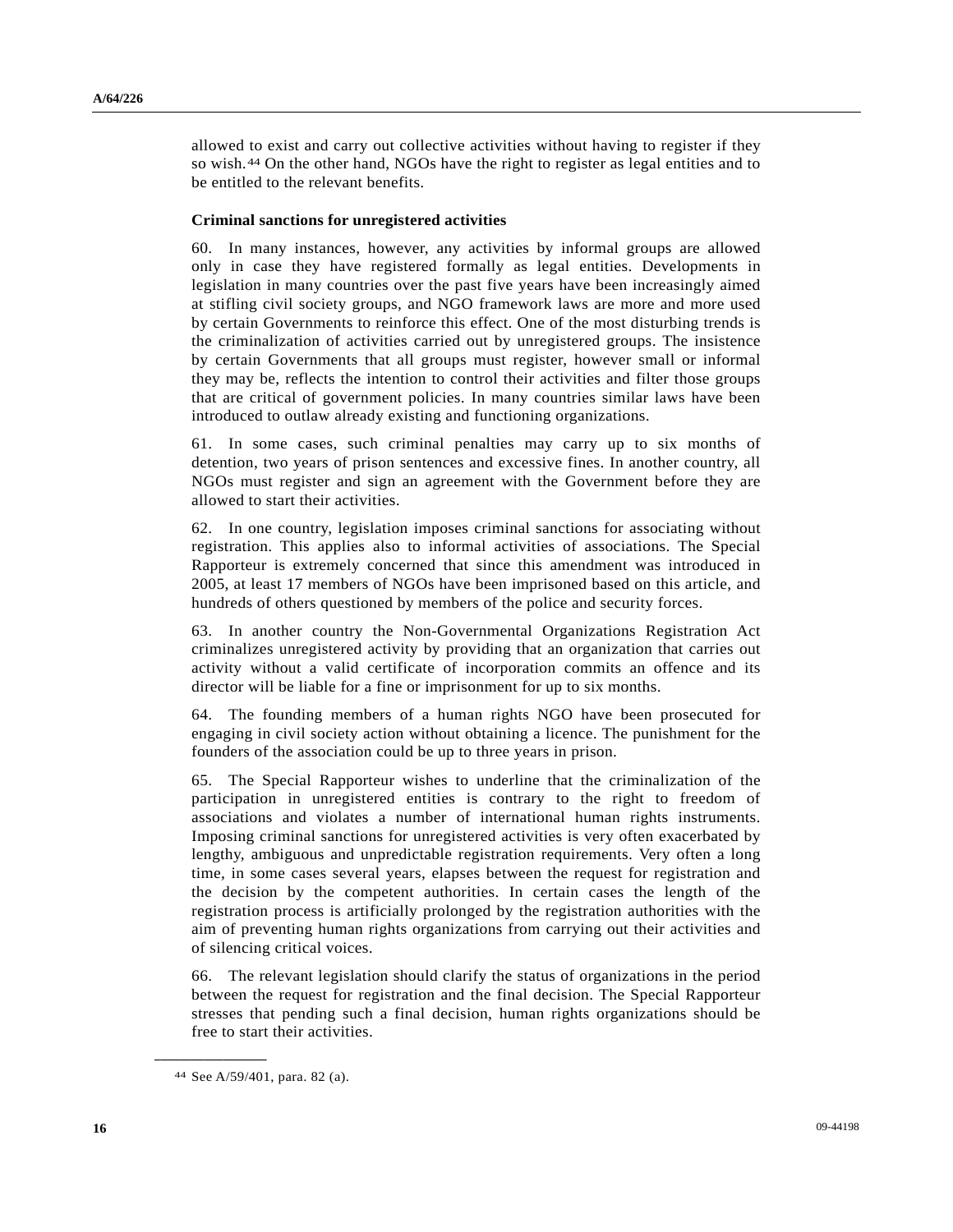#### **Denial of registration and deregistration**

67. Denial of registration for human rights associations and NGOs is the most extreme measure by Governments curtailing the right to freedom of association, especially in instances where activities carried out in the framework of unregistered entities carry criminal sanctions with it.

68. In the most restrictive environments, the right to association is not granted at all by the authorities. In certain countries the right to associate is not recognized by domestic laws, and as a result the few organizations that are able to carry out their work are mostly established by the Government.

69. A well-known human rights NGO in one country was repeatedly refused registration by the competent authorities despite the fact that the Human Rights Committee found that the refusal constituted a violation of article 22 of the International Covenant on Civil and Political Rights. In another country, since the existence of civil society organizations is not provided for by laws, human rights associations often register as another form of legal entity. One NGO was deregistered for having failed to denounce a statement by one of its founding members that had been considered extremist.

#### **Burdensome and lengthy registration procedures**

70. Burdensome, lengthy, arbitrary and expensive registration requirements may considerably hamper the activities of human rights associations, even in instances where registration is voluntary. Tactics used by Governments include exceedingly lengthy registration processes; burdensome and ever changing documentation requirements that associations are not able to fulfil; and excessive government control and discretion over the registration process. In some cases amendments to the existing legislation expand government discretion and require already functioning and registered organizations to re-register.

71. Overly vague legislation also easily lends itself to abuse and discretionary interpretation by registration officials. This may result in unreasonably lengthy registration processes and repeated requests for submission of documents not originally foreseen by the relevant law. The imposition of several (new) layers of bureaucracy may lead to implementation problems and originally unforeseen delays in the registration process.

72. In a certain country registrations have been in effect suspended owing to the overly discretionary implementation of registration laws. In another country the draft NGO law foresees a registration process without establishing clear procedures and timelines for the government review of applications. In other cases the law governing the registration of civil society organizations gives a role to a large number of authorities in the process, thereby significantly slowing down the registration process. In one instance, the applications for registration have to be filed with a local office of the Ministry for Social Development, which in return forwards it to the Controller of the Registry of Societies, which, after having approved the request, passes it on to the relevant minister, who has practically unlimited discretion to accept or deny the registration. Lengthy, burdensome and overly bureaucratic registration processes can in effect deter associations from seeking registration, thereby preventing their effective functioning.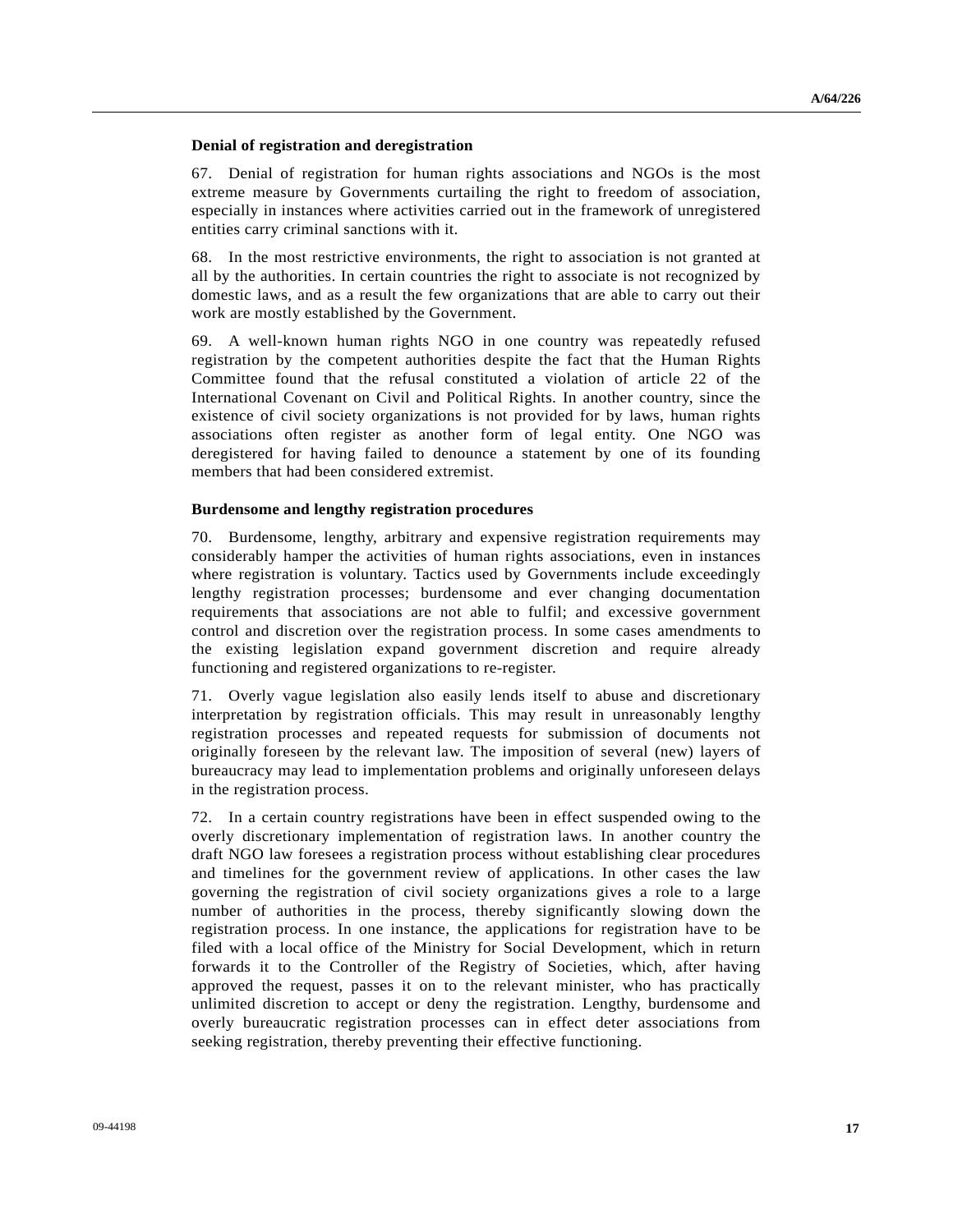73. In some cases the costs related to the registration process make it increasingly difficult for civil society organizations to initiate or maintain their registrations. Besides registration costs, other bureaucratic requirements, such as the provision of quarterly financial reports to the registering authority, may also pose unsustainable burdens on some organizations.

74. In certain countries NGOs are required to re-register in certain periods, be it every year or more often, which provides additional opportunities for Governments to prohibit the operation of groups whose activities are not approved by the Government. Requirements for periodic re-registration may also induce a level of insecurity in human rights organizations, resulting in self-censorship and intimidation.

### **C. Restrictions on the registration of international NGOs**

75. While only a minority of countries denies foreign human rights defenders the right to associate freely, in many they are subjected to a separate and more restrictive regime.[4](#page-17-0)5 In certain countries foreign nationals or persons without citizenship are required to be physically present in the territory of the country in order to be able to found an organization, and registration authorities have broad discretionary powers to refuse registration of foreign human rights organization. In one country a 2007 Law on Public Associations required that all local and international NGOs re-register by the end of the year. Owing to the excessively high level of bureaucratic scrutiny, the number of registered NGOs dropped by two thirds.

76. In another country, any work by foreign NGOs in the fields of the advancement of human and democratic rights; the promotion of equality of nations, nationalities and peoples and that of gender and religion; the promotion of the rights of the disabled and children's rights; the promotion of conflict resolution or reconciliation; and the promotion of justice and law enforcement services is deemed illegal without the written consent of the Government.

### **D. Restriction on activities: government supervision and monitoring**

77. Many NGO laws adopted during the past five years empower government officials to interfere with the internal management and activities of NGOs.

#### **State scrutiny of the management and internal governance of organizations**

78. According to the Law on Societies in a certain country, the elections to the board of directors and decisions taken by the general body of an NGO take effect only if the supervising ministry had been notified and had not objected to the decision. According to an NGO framework law, the position of sector administrator was created, who has the power to supervise and control operational activities of charities and societies. The law also allows the registration agency to suspend officers of the organization, or require the assignment of another person as an officer, with or without a cause.

<span id="page-17-0"></span><sup>45</sup> See A/59/401, para. 62.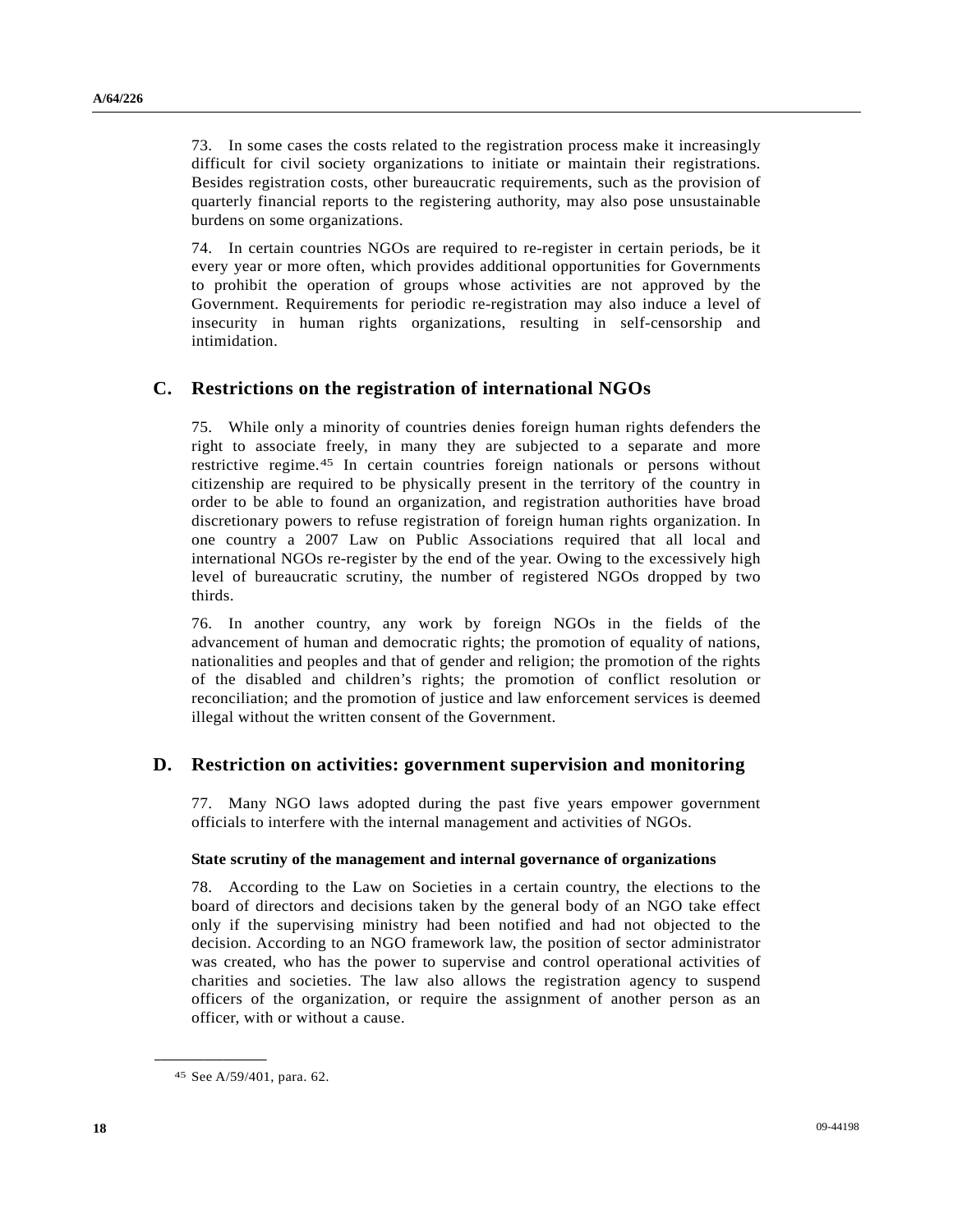#### **State scrutiny of objectives and activities of organizations**

79. Several laws place restrictions on the types of activities that civil society organizations are allowed to carry out without prior government approval. NGO framework laws containing lists of permitted or prohibited activities for civil society organizations are extremely problematic, as the often rather vague formulations of such provisions lend themselves to discretionary interpretation by the relevant government organs and may be used to curtail activities of civil society organizations that are critical of government policies or practice.

80. In one country a draft law would have required NGOs to give seven days' notice in writing of any intention to make direct contact with people in any part of the rural areas of the country. In another country a proposed draft law would have outlawed attempts of political influence on others, as well as preaching religious conversion or speaking for or against religions.

81. In a certain country organizations that receive more than 10 per cent of their funding from abroad are prohibited from carrying out a wide range of activities, such as the promotion of the rights of children and persons living with disabilities; conflict resolution; and the promotion of justice and law enforcement services.

82. Emergency, security, anti-terrorism and anti-extremism laws are also being used increasingly by certain Governments in order to restrict activities of civil society.

83. The Special Rapporteur has received an increasing number of allegations of interference by State agents, in most cases by the security and police forces. The offices of an NGO defending the rights of lesbian, gay, bisexual and transgender people were raided by plain clothes police officers, on suspicion that the organization was facilitating prostitution. The offices of a trade union were raided by police officers without a search warrant, the documents and equipment were confiscated and the premises were sealed. In the same country the Government thoroughly investigated 800 civil society organizations in 2004 and issued warnings to them. National security agencies of another country questioned and searched NGOs and confiscated publications and documents from their premises.

### **E. Administrative and judicial harassment: grounds and procedures for dissolution**

84. Discretionary interpretation of existing laws has allowed Governments to initiate legal proceedings against human rights organizations for even minor infractions or to dissolve them without appropriate remedies and judicial oversight. The NGO law of a country allows for the Government to involuntarily dissolve civil society organizations for having departed or not having completely fulfilled the goals for which it was established; for its membership falling below the minimum required number; and for the failure to present operational plans for two consecutive reporting periods. Some countries even prescribe criminal penalties for administrative infractions. In certain cases the decisions of the registration agency are not subject to the right of appeal in a court.

85. The local offices of an international human rights NGO were accused of illegal fund-raising, its bank accounts were frozen and it was ordered to pay a fine.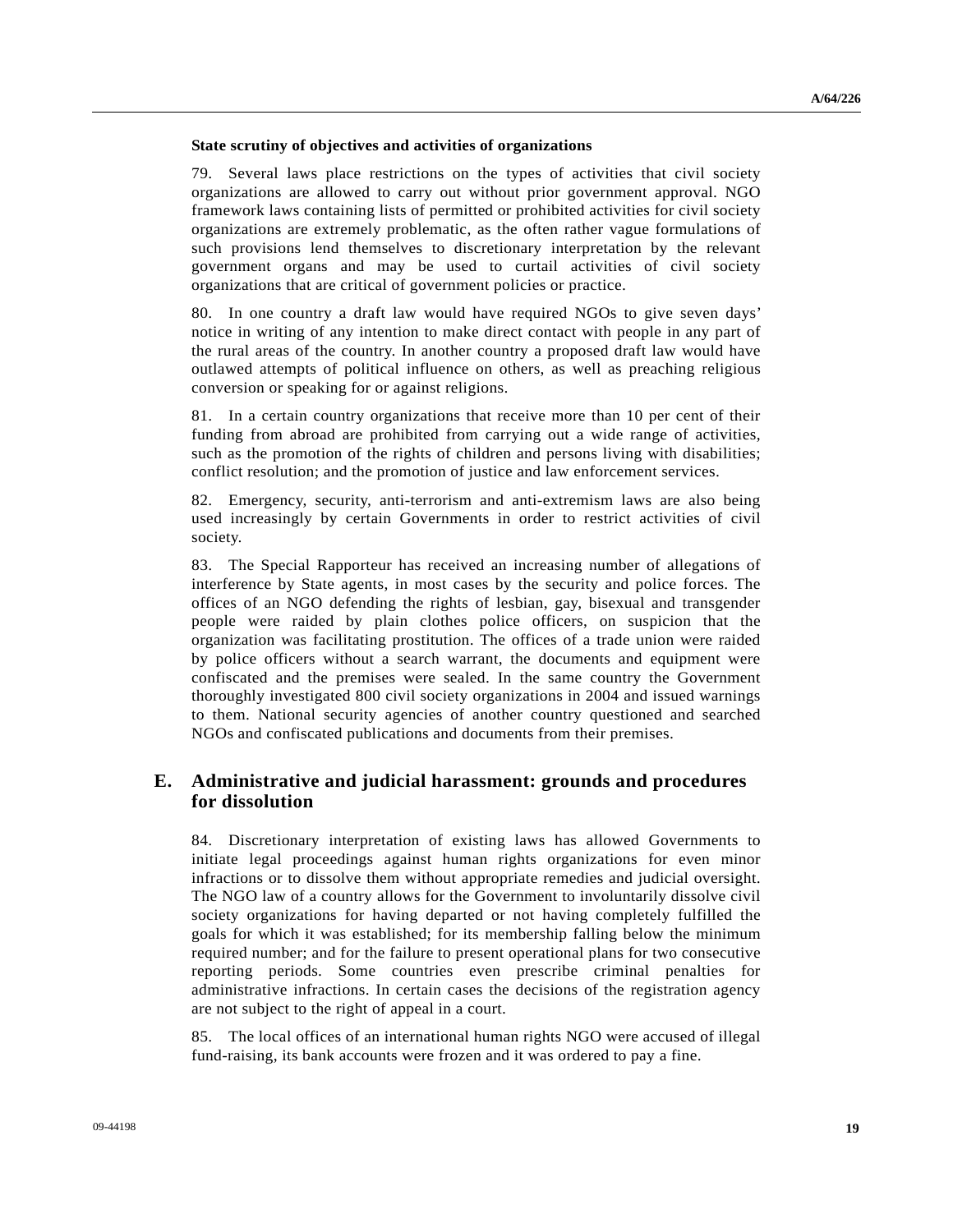86. In another country, a human rights defender working on community health and disease prevention was charged under the Special Public Security Act and Unlawful Activities Prevention Act for allegedly communicating with insurgents. He was detained for 22 months before the Supreme Court granted him bail.

87. Two human rights defenders were arrested by agents of the national intelligence agency and held in incommunicado detention for four weeks. About a month later they were released on bail, but was summoned by the prosecutor soon afterwards. The prosecutor reportedly threatened them with re-incarceration if they continued with their trade union activities and ordered them to appear before him every Friday for an indefinite period.

88. The Minister of the Interior of another country brought a lawsuit against a prominent human rights defender for slanderous statements causing "moral damage" and "attacking the honour and dignity" of the police and the minister. This may have been in reaction to the denunciation by the human rights defender of unfair trials and abuses committed by police officers. A journalist working on behalf of political prisoners and reporting on torture and ill-treatment in prisons was sued by the prison administration for "honour and business reputation protection" under the civil code.

89. Charges were brought against an association gathering mothers of victims of a hostage-taking for extremist activities. The amended law on extremism of the country broadens the definition of extremism to include "slander of public officials" and "humiliating national pride". The legislation can be applied retroactively, and allows for suspension of activities that took place before the amendment to the law was introduced.

90. Prosecutors also use "official warnings" against human rights defenders, often under anti-extremism or anti-terrorism laws, in order to deter them from further activities. Sweeping searches and confiscation of documents are increasingly frequent in certain parts of the world.

### **F. Access to funding**

91. Access to funding, the ability of human rights organizations to solicit, receive and use funding, is an inherent element of the right to freedom of association. In order for human rights organizations to be able to carry out their activities, it is indispensable that they are able to discharge their functions without any impediments, including funding restrictions.

92. Article 13 of the Declaration on human rights defenders states that:

 "Everyone has the right, individually and in association with others, to solicit, receive and utilize resources for the express purpose of promoting and protecting human rights and fundamental freedoms through peaceful means, in accordance with article 3 of the present Declaration."

93. According to the provisions of the Declaration, States are under obligation to permit individuals and organizations to solicit, receive and utilize funding. However, one or several of the three phases of the funding cycle are very often curtailed.

94. Many countries have put in place legislation that significantly restricts the ability of human rights organizations to seek and receive funding, especially foreign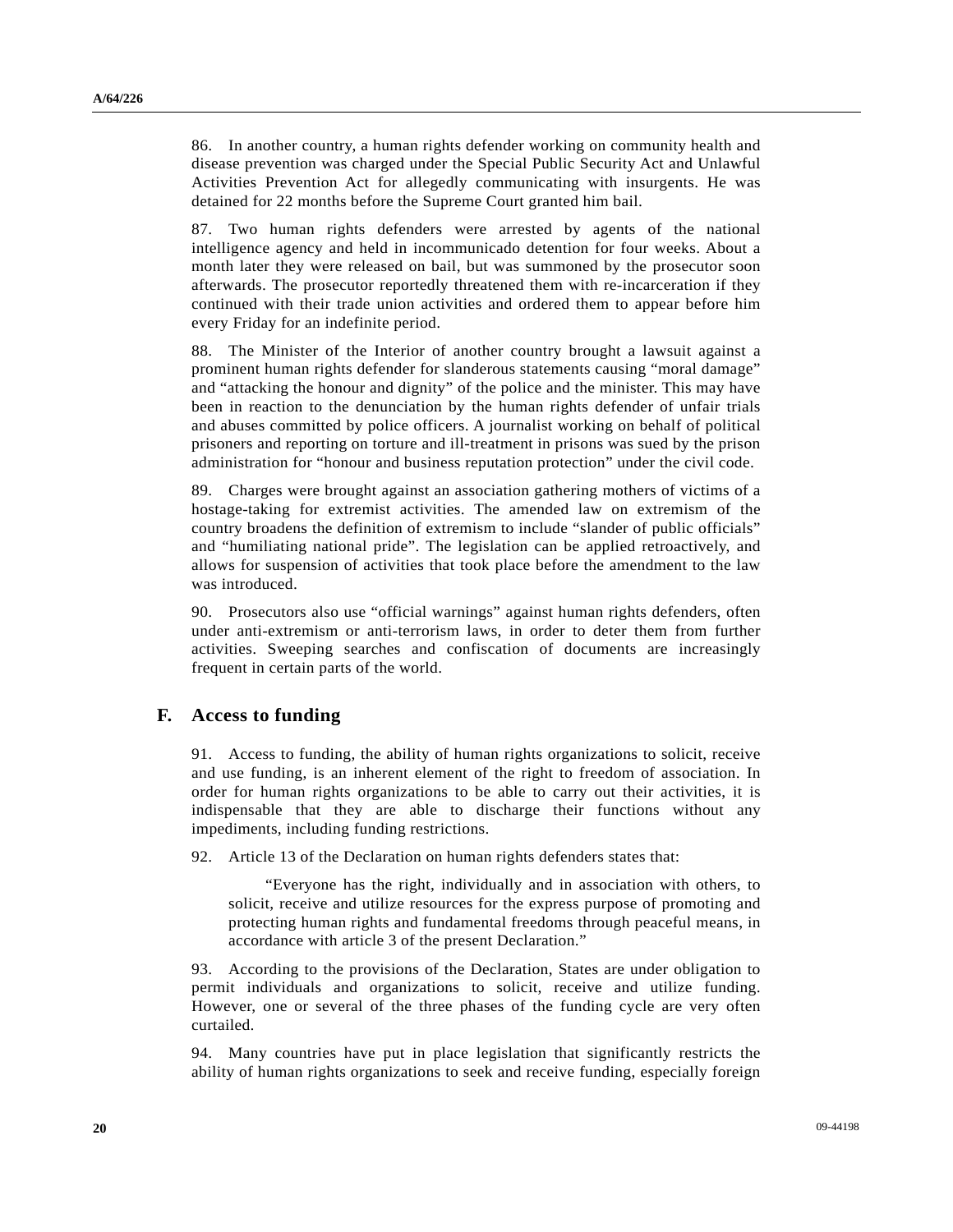funding. There may be various reasons for a Government to restrict foreign funding, including the prevention of money-laundering and terrorist financing, or increasing the effectiveness of foreign aid. The Special Rapporteur is concerned, however, that in many cases such justifications are merely rhetorical and the real intention of Governments is to restrict the ability of human rights organizations to carry out their legitimate work in defence of human rights.

95. Some Governments have introduced a complete prohibition on certain types of funding; for example, that coming from United Nations agencies or other bilateral donors. In other instances, organizations working in particular fields are prohibited from receiving foreign funding. For example, in one country NGOs working on governance issues are prohibited from receiving foreign funding. Another Government prohibits foreign assistance that may have the potential of "causing anxiety and disorder of national and regional economy". One registration authority may deny the transfer of foreign funds for the purposes of "protecting the basis of the Constitutional system, morality, health, rights and lawful interests of other persons, and with the aim of defending the country and state security".

96. In many countries NGOs are required to receive prior permission from the Government in order to receive foreign funding, and in some extreme cases government authorization is required even to apply for such funds. A human rights organization received a dissolution order for allegedly having received foreign funding without authorization. When the organization in question reportedly notified the relevant authorities of the funds it was about to receive and had not received a response within the timeframe prescribed by law, it considered the foreign funding as approved by the Government.

97. Certain Governments require that foreign development assistance and funding for NGOs be channelled through a government fund or be deposited in a bank designated and fully controlled by the Government. In one case, NGOs receiving funding from abroad in foreign currency are obliged to deposit it in the central bank of the country.

98. There are further restrictions applied on the utilization of the funding received, which in some countries may be significantly restricted. In one country NGOs that receive more than 10 per cent of its funding from foreign sources, including from nationals of that country living abroad, are expressly banned from carrying out any work related to: the advancement of human and democratic rights; the promotion of equality of nations, nationalities and peoples and that of gender and religion; the promotion of the rights of the disabled and children's rights; the promotion of conflict resolution or reconciliation; and the promotion of justice and law enforcement services. Such restrictions severely infringe on the ability of the organizations to carry out their activities without undue interference.

99. Tax laws and regulations are also frequently used to hinder the work of human rights organizations and disproportionately affect them. In many countries donations to not-for-profit organizations, including human rights organizations, are exempt from taxation. Although providing a tax exempt status is not a requirement under the right to freedom of association, the Special Rapporteur is of the view that Governments should not have in place different taxation regimes for human rights organizations and other not-for-profit associations. In one case a so-called white list of donors had been established, and funding from foreign donors not included on the approved list was taxed up to 24 per cent. Another country amended its tax code and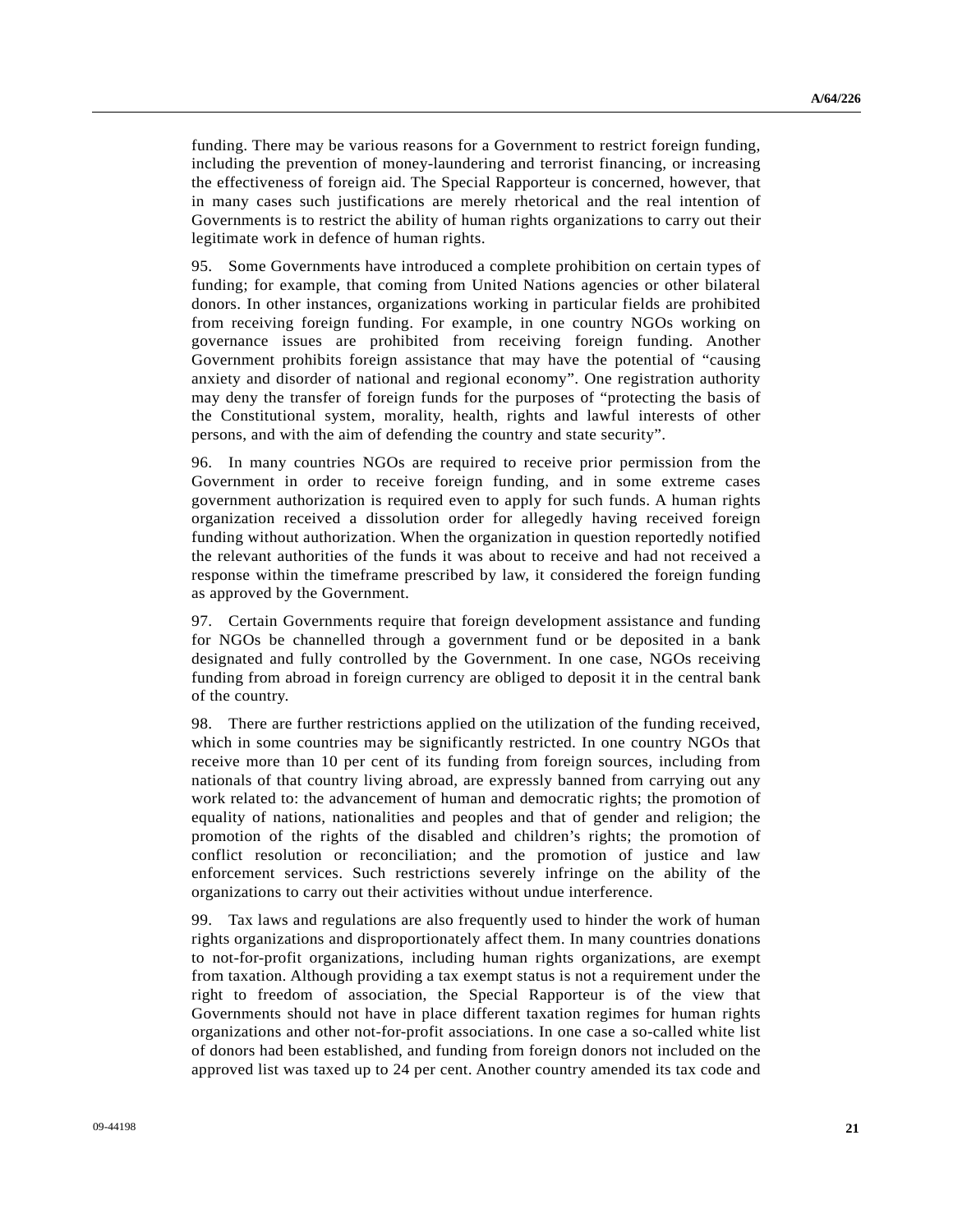eliminated value added tax exemptions for NGOs, which had a substantial impact on spending available for programme activities.

100. Extensive scrutiny by tax authorities and abuse of fiscal procedures are also often experienced by NGOs critical of the Government. One human rights NGO faced provisions by prosecutors claiming that it owed taxes on income that was exempt from taxation under national law.

## **V. Conclusions and recommendations**

101. **The Special Rapporteur commends countries that have created an enabling environment in which NGOs operate, especially those that make it easy for them to register, which impose less restrictions, whose procedures are not cumbersome and further allow appeal or review processes and foreign funding.** 

102. **The Special Rapporteur makes the following recommendations.** 

103. **The Special Rapporteur believes that it should be permissible for individuals to join together to engage in lawful activities without having to register as legal entities, in accordance with the provisions of article 22 of the International Covenant on Civil and Political Rights and article 5 of the Declaration of human rights defenders, if they so wish.** 

104. **States should not criminalize or impose criminal penalties for activities in defence of human rights and for participating in unregistered entities.** 

105. **Laws governing the creation, registration and functioning of civil society organizations should be written and should set up clear, consistent and simple criteria to register or to incorporate a civil society organization as a legal person. Non-governmental organizations that meet all prescribed administrative criteria should be immediately able to register as legal entities.** 

106. **States should ensure that existing laws and regulations are applied in an independent, transparent and less burdensome or lengthy manner in order to avoid restricting the right to freedom of association.** 

107. **States must ensure that any restriction regarding the registration of organizations is fully compatible with article 22 of the International Covenant on Civil and Political Rights.** 

108. **In the event of the adoption of a new law, all previously registered NGOs should be considered as continuing to operate legally and be provided with accelerated procedures to update their registration.** 

109. **Unless a new law is adopted, existing laws governing the registration of civil society organizations should not require that organizations re-register periodically.** 

110. **The registration process should be prompt and expeditious, easily accessible and inexpensive.** 

111. **Clear procedures and timelines for government review of applications should be established. Lengthy, burdensome and overly bureaucratic registration processes affecting effective functioning should be avoided.**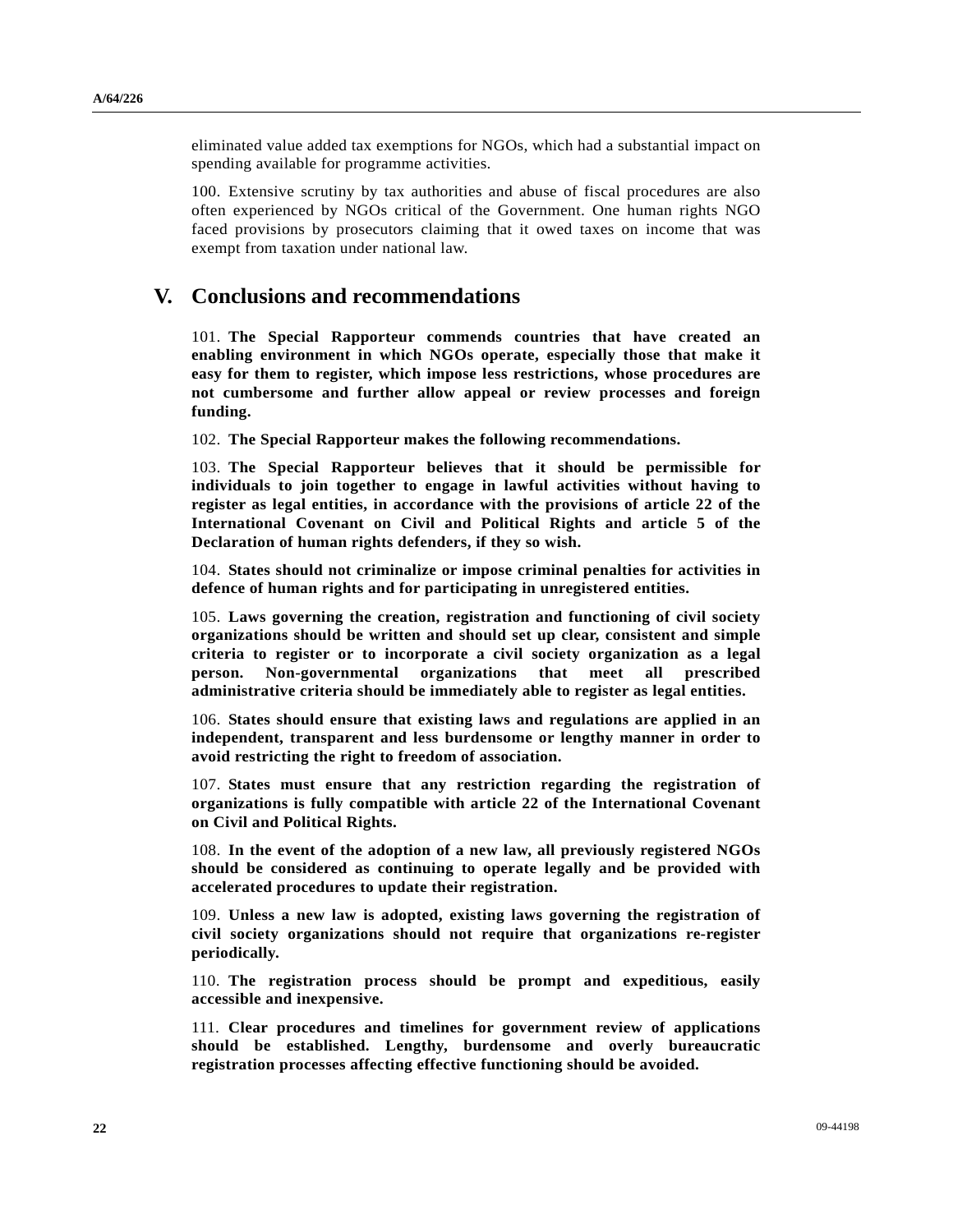112. **States should not impose costs related to the registration process making it difficult for NGOs to maintain their registration or place other provisions that cause unsustainable burdens.** 

113. **States should guarantee the right of an association to appeal against any refusal of registration. Effective and prompt recourse against any rejection of application and independent judicial review regarding the decisions of the registration authority is necessary to ensure that the laws governing the registration process are not used as obstacles to the right to freedom of association.** 

114. **The registration authority should be allowed to involuntarily terminate an NGO only for the most flagrant violations, and all involuntary terminations should be subject to judicial review.** 

115. **States should put in place a single, publicly accessible registry for civil society organizations.** 

116. **Registering bodies should be independent from the Government and should include representatives of civil society.** 

117. **Reporting obligations required from NGOs should be simple, uniform and predictable.** 

118. **Sanctions for the failure of filing reports or complying with other provisions of the law governing civil society organizations should provide for adequate warning and an opportunity to correct such administrative infractions. States should not criminalize non-compliance with the law governing civil society organizations.** 

119. **The registering and supervisory organs should have the right to examine the books, records and activities of civil society organizations only during ordinary business hours, with adequate advance notice. Such auditing and supervisory powers should not be used arbitrarily and for the harassment or intimidation of organizations. Police and other law enforcement agencies should only conduct raids on offices and confiscate documents or equipment of NGOs in possession of a valid search warrant or other applicable court authorization, and allowing the presence of an attorney.** 

120. **Extensive scrutiny by tax authorities and abuse of fiscal procedures by the States should be disallowed.** 

121. **States should not interfere with the internal management and activities of NGOs. The validity of decisions by the management board should not be conditional on the presence of a government representative at the board meeting.** 

122. **Human rights organizations that are independent and whose objectives and activities are not in violation of the International Covenant on Civil and Political Rights should have the right to engage in activities for the benefit of their members and for the public; and should be free to participate in public policy debates, including debates about and criticism of existing or proposed State policies or actions. Any limitations, within these parameters, including lists of permitted and prohibited activities, are incompatible with the right to freedom of association. Accordingly, no distinction regarding the types of**